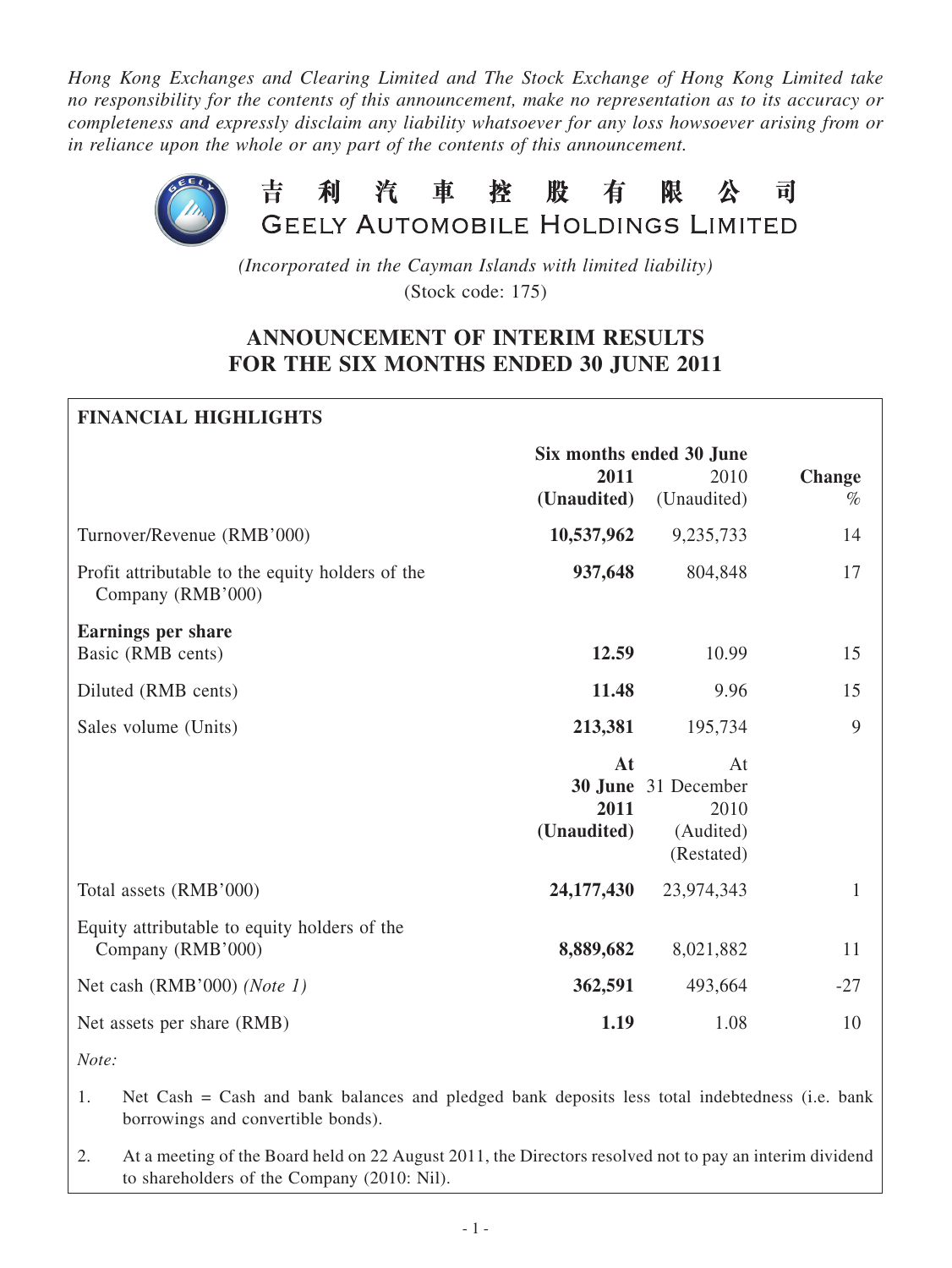### **INTERIM RESULTS**

The Board of Directors (the "Board") of Geely Automobile Holdings Limited (the "Company") is pleased to announce the unaudited interim results of the Company and its subsidiaries (the "Group") for the six months ended 30 June 2011. These interim results have been reviewed by the Company's Audit Committee, comprising solely the independent non-executive directors, one of whom chairs the committee, and the Company's auditors, Grant Thornton Jingdu Tianhua.

## **CONDENSED CONSOLIDATED INCOME STATEMENT**

*For the Six Months Ended 30 June 2011*

|                                   | Six months ended 30 June |                |                |  |
|-----------------------------------|--------------------------|----------------|----------------|--|
|                                   |                          | 2011           | 2010           |  |
|                                   | <b>Note</b>              | <b>RMB'000</b> | <b>RMB'000</b> |  |
|                                   |                          | (Unaudited)    | (Unaudited)    |  |
| <b>Turnover/Revenue</b>           |                          | 10,537,962     | 9,235,733      |  |
| <b>Cost of sales</b>              |                          | (8,703,617)    | (7, 487, 314)  |  |
| Gross profit                      |                          | 1,834,345      | 1,748,419      |  |
| Other income                      | $\overline{4}$           | 628,471        | 583,097        |  |
| Distribution and selling expenses |                          | (591, 662)     | (493,062)      |  |
| Administrative expenses           |                          | (453, 855)     | (448, 383)     |  |
| Share-based payments              |                          | (78, 302)      | (162,390)      |  |
| Finance costs                     | 5                        | (100, 841)     | (116, 354)     |  |
| Share of results of associates    | 11                       | (1,233)        | (7, 302)       |  |
| <b>Profit before taxation</b>     |                          | 1,236,923      | 1,104,025      |  |
| Taxation                          | 6                        | (206, 029)     | (192, 052)     |  |
| Profit for the period             | 5                        | 1,030,894      | 911,973        |  |
| <b>Attributable to:</b>           |                          |                |                |  |
| Equity holders of the Company     |                          | 937,648        | 804,848        |  |
| Non-controlling interests         |                          | 93,246         | 107,125        |  |
|                                   |                          | 1,030,894      | 911,973        |  |
| <b>Earnings per share</b>         |                          |                |                |  |
| <b>Basic</b>                      | 8                        | RMB12.59 cents | RMB10.99 cents |  |
| Diluted                           | 8                        | RMB11.48 cents | RMB9.96 cents  |  |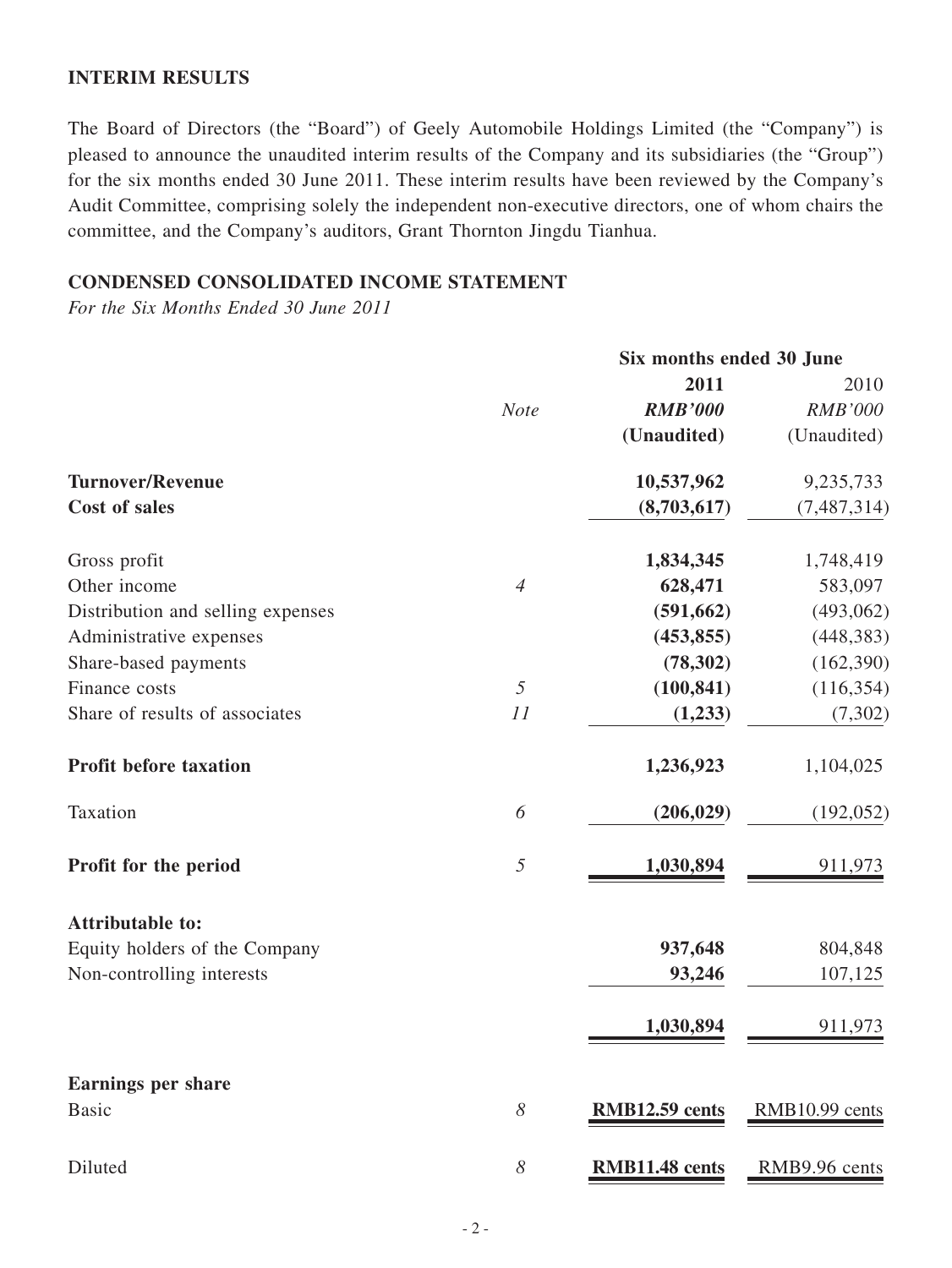## **CONDENSED CONSOLIDATED STATEMENT OF COMPREHENSIVE INCOME**

*For the Six Months Ended 30 June 2011*

|                                                | Six months ended 30 June |                |  |
|------------------------------------------------|--------------------------|----------------|--|
|                                                | 2011                     | 2010           |  |
|                                                | <b>RMB'000</b>           | <b>RMB'000</b> |  |
|                                                | (Unaudited)              | (Unaudited)    |  |
| Profit for the period                          | 1,030,894                | 911,973        |  |
| Other comprehensive income:                    |                          |                |  |
| Exchange differences on translation of foreign |                          |                |  |
| operations recognised                          | 11,909                   | (26,964)       |  |
| Total comprehensive income for the period      | 1,042,803                | 885,009        |  |
| <b>Attributable to:</b>                        |                          |                |  |
| Equity holders of the Company                  | 949,557                  | 777,884        |  |
| Non-controlling interests                      | 93,246                   | 107,125        |  |
|                                                | 1,042,803                | 885,009        |  |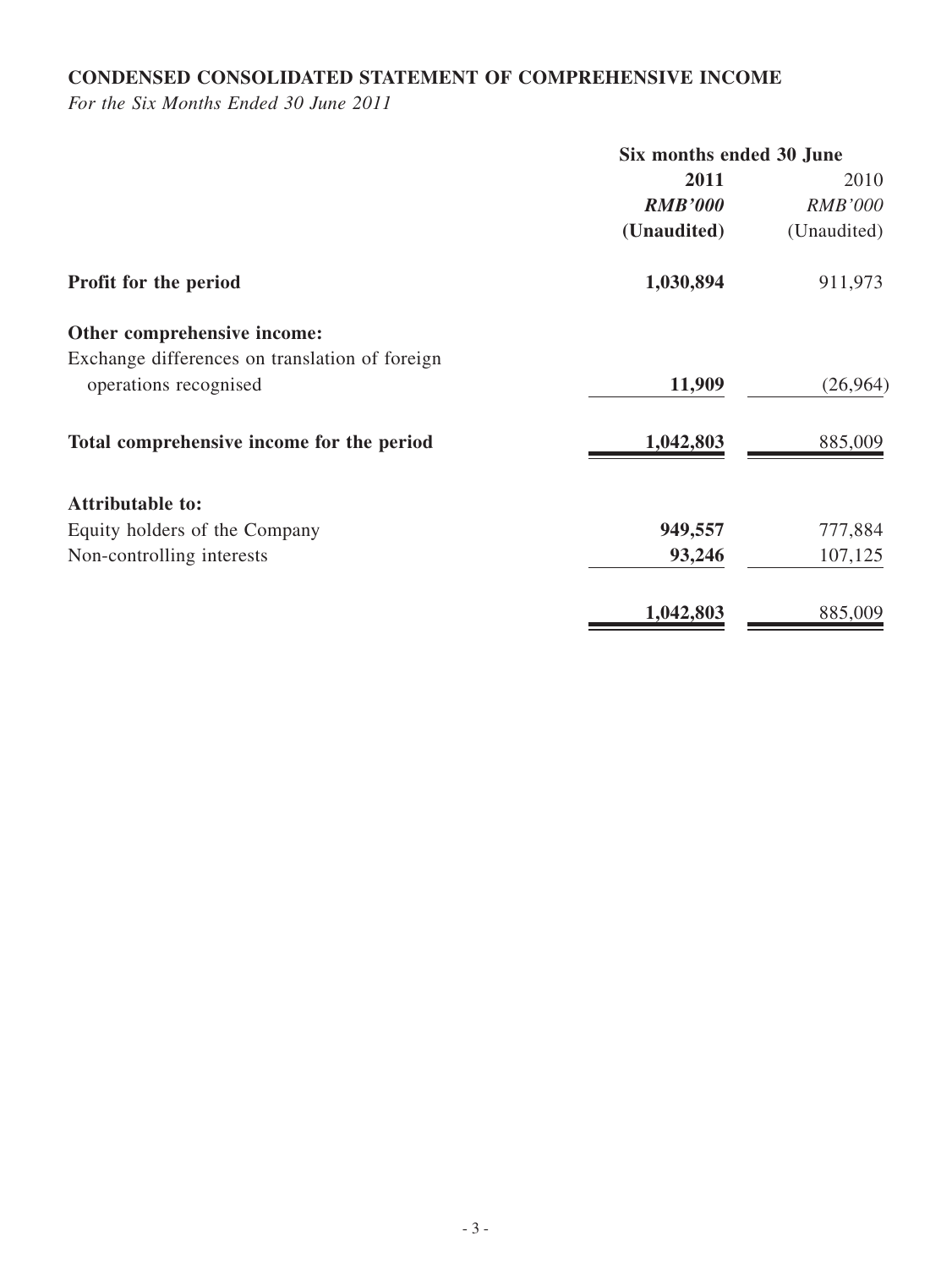## **CONDENSED CONSOLIDATED BALANCE SHEET**

*At 30 June 2011*

|                                                                                                                                                                                                                       | <b>Note</b>         | At<br>30 June 2011<br><b>RMB'000</b><br>(Unaudited)            | At<br>31 December 2010<br><b>RMB'000</b><br>(Audited)<br>(Restated)     |
|-----------------------------------------------------------------------------------------------------------------------------------------------------------------------------------------------------------------------|---------------------|----------------------------------------------------------------|-------------------------------------------------------------------------|
| <b>Non-current assets</b><br>Property, plant and equipment<br>Intangible assets                                                                                                                                       | $\mathcal{G}$<br>10 | 6,380,064<br>1,864,070                                         | 5,467,494<br>1,448,593                                                  |
| Goodwill<br>Interests in associates<br>Prepaid land lease payments                                                                                                                                                    | 11                  | 6,222<br>40,380<br>1,541,308                                   | 6,222<br>1,367,701                                                      |
| <b>Current assets</b>                                                                                                                                                                                                 |                     | 9,832,044                                                      | 8,290,010                                                               |
| Prepaid land lease payments<br>Inventories<br>Trade and other receivables<br>Financial assets at fair value through profit or loss<br>Available-for-sale financial assets<br>Tax recoverable<br>Pledged bank deposits | 12<br>13            | 38,077<br>1,325,600<br>8,217,689<br>12,162<br>1,062<br>308,188 | 33,782<br>986,595<br>9,912,961<br>12,947<br>100,000<br>2,391<br>242,582 |
| Bank balances and cash                                                                                                                                                                                                |                     | 4,442,608<br>14, 345, 386                                      | 4,393,075<br>15,684,333                                                 |
| <b>Current liabilities</b><br>Trade and other payables<br>Taxation<br>Bank borrowings, secured                                                                                                                        | 15<br>16            | 9,508,921<br>152,020<br>2,153,682                              | 10,508,069<br>173,591<br>1,096,669                                      |
|                                                                                                                                                                                                                       |                     | 11,814,623                                                     | 11,778,329                                                              |
| <b>Net current assets</b>                                                                                                                                                                                             |                     | 2,530,763                                                      | 3,906,004                                                               |
| <b>Total assets less current liabilities</b>                                                                                                                                                                          |                     | 12,362,807                                                     | 12,196,014                                                              |
| <b>CAPITAL AND RESERVES</b><br>Share capital<br>Reserves                                                                                                                                                              | 17                  | 139,497<br>8,750,185                                           | 139,279<br>7,882,603                                                    |
| Equity attributable to equity holders of the Company<br>Non-controlling interests                                                                                                                                     |                     | 8,889,682<br>1,149,041                                         | 8,021,882<br>1,055,795                                                  |
| <b>Total equity</b>                                                                                                                                                                                                   |                     | 10,038,723                                                     | 9,077,677                                                               |
| <b>Non-current liabilities</b><br>Convertible bonds<br>Long-term bank borrowings, secured<br>Deferred taxation                                                                                                        | 14<br>16            | 1,504,495<br>730,028<br>89,561                                 | 1,483,012<br>1,562,312<br>73,013                                        |
|                                                                                                                                                                                                                       |                     | 2,324,084                                                      | 3,118,337                                                               |
|                                                                                                                                                                                                                       |                     | 12,362,807                                                     | 12,196,014                                                              |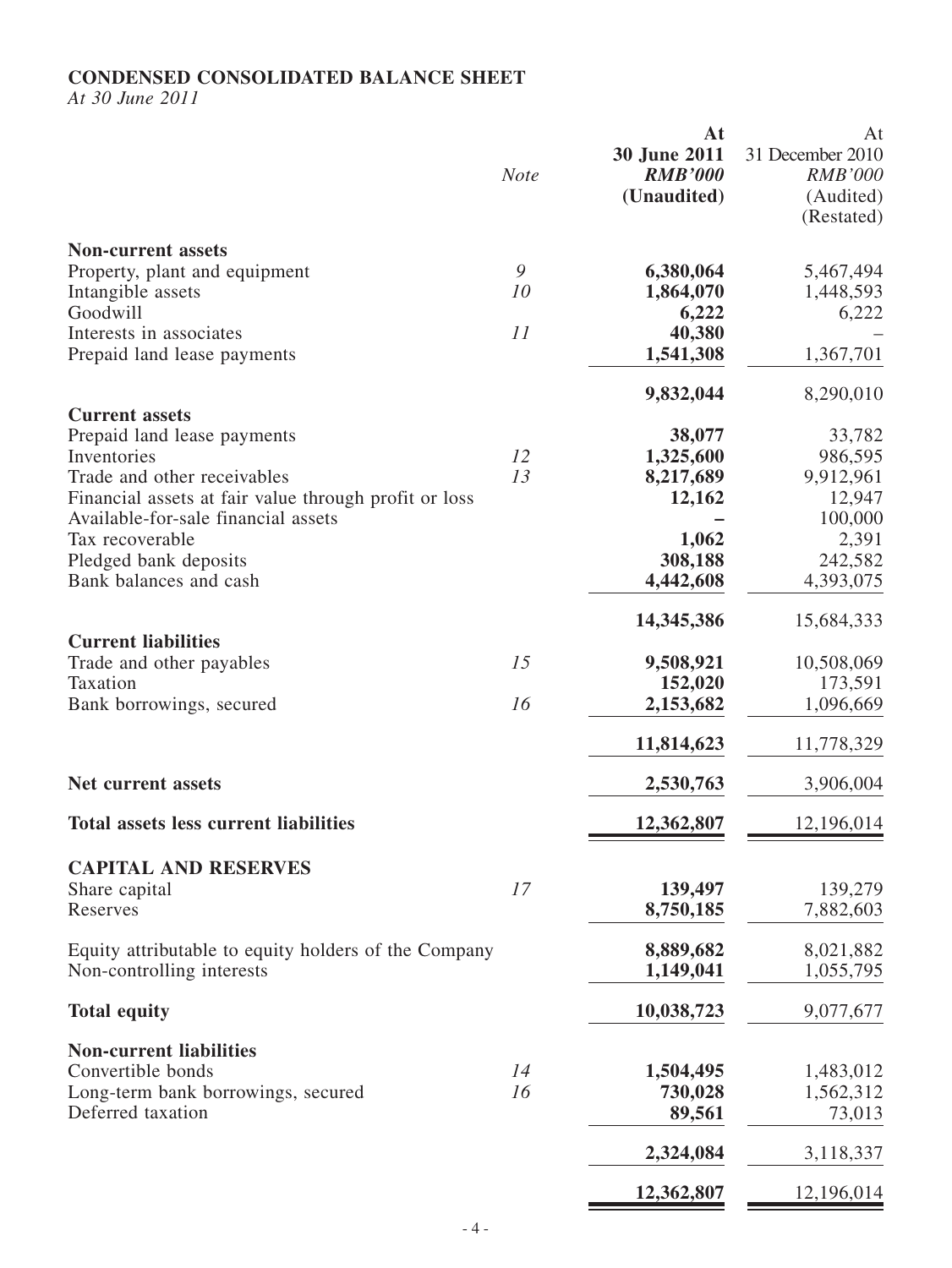## **CONDENSED CONSOLIDATED CASH FLOW STATEMENT**

*For the Six Months Ended 30 June 2011*

|                                                                                                                                                                                                                                                                                                                                                                                                                                                                                                                                                                                                 |                | Six months ended 30 June                                                                                          |                                                                         |  |
|-------------------------------------------------------------------------------------------------------------------------------------------------------------------------------------------------------------------------------------------------------------------------------------------------------------------------------------------------------------------------------------------------------------------------------------------------------------------------------------------------------------------------------------------------------------------------------------------------|----------------|-------------------------------------------------------------------------------------------------------------------|-------------------------------------------------------------------------|--|
|                                                                                                                                                                                                                                                                                                                                                                                                                                                                                                                                                                                                 | <b>Note</b>    | 2011<br><b>RMB'000</b><br>(Unaudited)                                                                             | 2010<br><b>RMB'000</b><br>(Unaudited)                                   |  |
| <b>Cash flows from operating activities</b><br>Profit before tax<br>Adjustments for non-cash items                                                                                                                                                                                                                                                                                                                                                                                                                                                                                              |                | 1,236,923<br>504,879                                                                                              | 1,104,025<br>541,652                                                    |  |
| Operating profit before working capital changes<br>Net changes in working capital                                                                                                                                                                                                                                                                                                                                                                                                                                                                                                               |                | 1,741,802<br>(197, 392)                                                                                           | 1,645,677<br>(82, 582)                                                  |  |
| Cash from operations<br>Income taxes paid                                                                                                                                                                                                                                                                                                                                                                                                                                                                                                                                                       |                | 1,544,410<br>(209, 856)                                                                                           | 1,563,095<br>(93, 102)                                                  |  |
| Net cash from operating activities                                                                                                                                                                                                                                                                                                                                                                                                                                                                                                                                                              |                | 1,334,554                                                                                                         | 1,469,993                                                               |  |
| <b>Cash flows from investing activities</b><br>Purchase of property, plant and equipment<br>Addition of intangible assets<br>Addition of prepaid land leases payments<br>Proceeds from disposal of property,<br>plant and equipment<br>Proceeds from disposal of intangible assets<br>Proceeds from disposal of prepaid land leases payments<br>Change in pledged bank deposits<br>Acquisition of a subsidiary<br>Acquisition of assets and liabilities through<br>acquisition of subsidiaries<br>Investments in associates<br>Proceeds from disposal of available-for-sale<br>financial assets | 19             | (604, 466)<br>(337, 971)<br>(5,022)<br>20,463<br>6,127<br>6,174<br>(65,606)<br>(398, 023)<br>(41, 613)<br>100,195 | (338, 445)<br>(236, 346)<br>(14,020)<br>100,914<br>70,534<br>(134, 447) |  |
| Interest received                                                                                                                                                                                                                                                                                                                                                                                                                                                                                                                                                                               |                | 20,775                                                                                                            | 19,664                                                                  |  |
| Net cash used in investing activities                                                                                                                                                                                                                                                                                                                                                                                                                                                                                                                                                           |                | (1,298,967)                                                                                                       | (532, 146)                                                              |  |
| <b>Cash flows from financing activities</b><br>Dividend paid<br>Capital contribution from non-controlling<br>shareholders<br>Proceeds from issuance of shares upon<br>exercise of the share options<br>Proceeds from borrowings<br>Repayment of borrowings<br>Other financing activities                                                                                                                                                                                                                                                                                                        | $\overline{7}$ | (170, 416)<br>10,357<br>561,045<br>(336, 186)<br>(54, 524)                                                        | (148, 352)<br>153,612<br>39,354<br>907,000<br>(531, 638)<br>(369, 661)  |  |
| Net cash from financing activities                                                                                                                                                                                                                                                                                                                                                                                                                                                                                                                                                              |                | 10,276                                                                                                            | 50,315                                                                  |  |
| Net increase in cash and cash equivalents                                                                                                                                                                                                                                                                                                                                                                                                                                                                                                                                                       |                | 45,863                                                                                                            | 988,162                                                                 |  |
| Cash and cash equivalents at beginning of period                                                                                                                                                                                                                                                                                                                                                                                                                                                                                                                                                |                | 4,393,075                                                                                                         | 4,498,155                                                               |  |
| Effect of foreign exchange rate changes                                                                                                                                                                                                                                                                                                                                                                                                                                                                                                                                                         |                | 3,670                                                                                                             | (4,139)                                                                 |  |
| Cash and cash equivalents at end of period,<br>represented by<br>Bank balances and cash                                                                                                                                                                                                                                                                                                                                                                                                                                                                                                         |                | 4,442,608                                                                                                         | 5,482,178                                                               |  |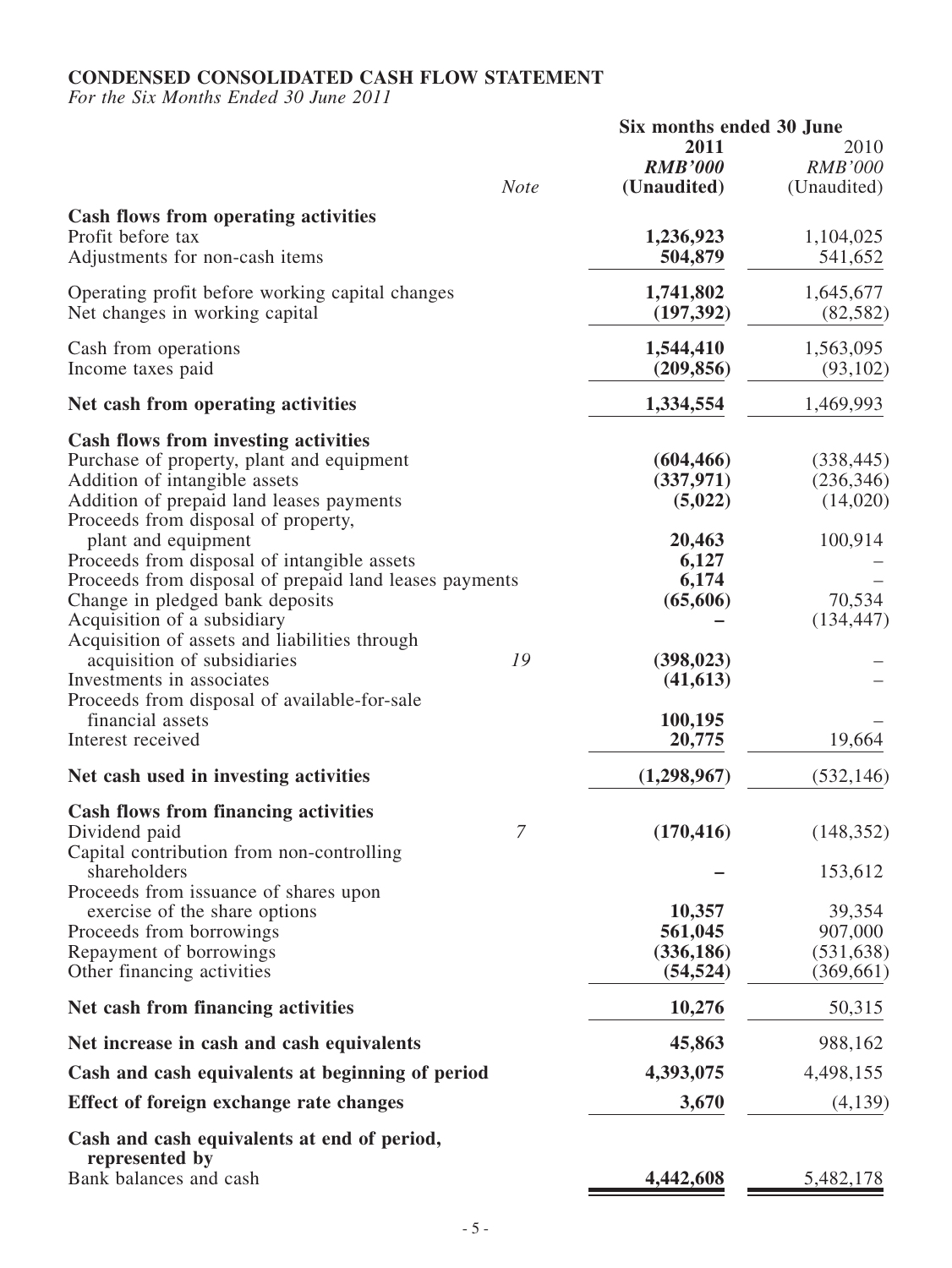### **NOTES TO THE CONDENSED CONSOLIDATED FINANCIAL STATEMENTS**

*For the Six Months Ended 30 June 2011*

### **1. BASIS OF PREPARATION**

These condensed consolidated financial statements have been prepared in accordance with the applicable disclosure provisions of the Rules Governing the Listing of Securities on the Stock Exchange of Hong Kong Limited, including compliance with Hong Kong Accounting Standard ("HKAS") 34, Interim Financial Reporting, issued by the Hong Kong Institute of Certified Public Accountants ("HKICPA").

The condensed interim financial statements are presented in thousands of Renminbi ("RMB'000"), unless otherwise stated.

The condensed consolidated interim financial statements have not been audited.

These condensed consolidated financial statements have been prepared in accordance with the same accounting policies adopted in the 2010 annual financial statements, except for the accounting policy changes that are expected to be reflected in the 2011 annual financial statements. Details of these changes in accounting policies are set out in note 2.

### **2. CHANGES IN ACCOUNTING POLICIES**

#### **(a) Adoption of new/revised HKFRSs**

The HKICPA has issued a number of new and revised Hong Kong Financial Reporting Standards ("HKFRSs" which term collectively includes individual HKFRSs, HKASs and Interpretations) that are effective for accounting periods beginning on or after 1 January 2011. The Group has applied for the first time the following new and revised HKFRSs which are relevant to and effective for Group's financial statements for the annual financial period beginning on 1 January 2011:

| <b>HKFRSs</b> (Amendments) | Improvements to HKFRSs 2010                                 |
|----------------------------|-------------------------------------------------------------|
| HKAS 24 (Revised)          | <b>Related Party Disclosures</b>                            |
| HKAS 32 (Amendments)       | <b>Classification of Rights Issues</b>                      |
| $HK(IFRIC) - Int 19$       | Extinguishing Financial Liabilities with Equity Instruments |
|                            |                                                             |

Other than stated below, the adoption of the new HKFRSs had no material impact on how the results and financial position for the current and prior periods have been prepared and presented.

#### *Amendments to HKAS 34 Interim Financial Reporting*

The amendment clarified certain disclosures relating to events and transactions that are significant to an understanding of changes in the Group's circumstances since the 2010 annual financial statements. The Group's interim financial statements for the six months ended 30 June 2011 reflect these amended disclosure requirements, where applicable.

### **(b) Change in accounting policy**

During the period, the Group changes its accounting policy for the government grants. Government grants related to assets are now deducted from the carrying amount of the asset and consequently are recognised in profit or loss over the useful life of the asset by reducing the depreciation expense.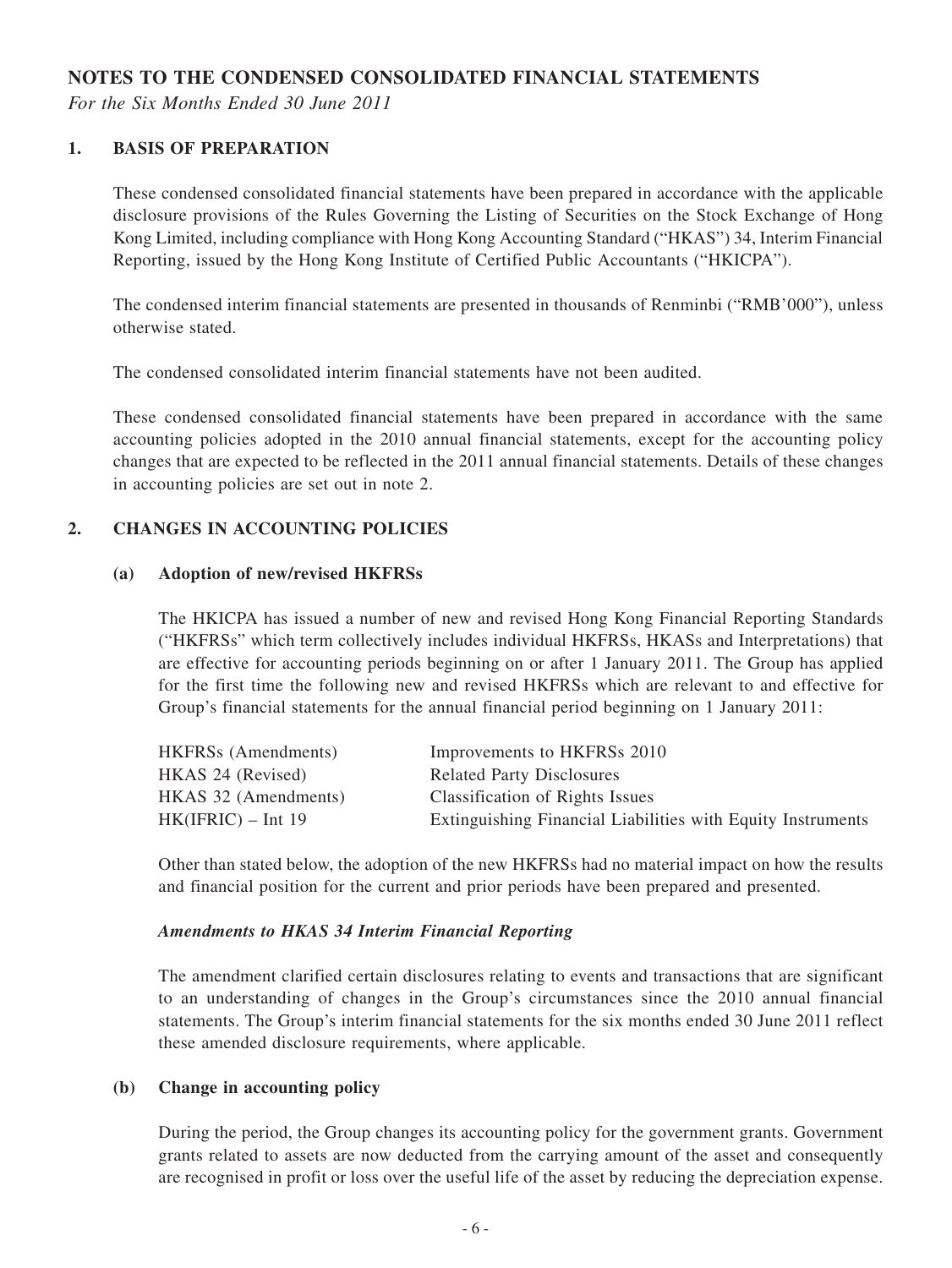Before the change in accounting policy, the government grants related to assets are included in noncurrent liabilities as deferred government grants and are recognised as subsidy income (included in other income) over the useful life of the assets in the consolidated income statement.

Management believes that the new classification of deferred government grants gives a more relevant presentation of the results and financial position of the Group for the periods.

The change in accounting policy has been accounted for retrospectively and the condensed consolidated financial statements have been restated. The effect on the condensed consolidated financial statements is as follows:

|                                           | At                  | At                       |
|-------------------------------------------|---------------------|--------------------------|
|                                           | <b>30 June 2011</b> | 31 December 2010         |
|                                           | <b>RMB'000</b>      | <i>RMB'000</i>           |
|                                           | (Unaudited)         | (Audited)                |
| Decrease in property, plant and equipment | 311,776             | 329,256                  |
| Decrease in trade and other payables      | 34,959              | 34,959                   |
| Decrease in deferred government grants    | 276,817             | 294,297                  |
|                                           |                     | Six months ended 30 June |
|                                           | 2011                | 2010                     |
|                                           | <i>RMB'000</i>      | <i>RMB'000</i>           |

|                                   | (Unaudited) | (Unaudited) |
|-----------------------------------|-------------|-------------|
| Decrease in other income          | 17,480      |             |
| Decrease in depreciation expenses | 17,480      |             |

### **(c) Effects of application of HKFRSs not yet effective**

The Group has not early applied the following new/revised standards, amendments or interpretations relevant to the Group's operations that have been issued but are not yet effective.

| HKAS 1 (Amendments)         | Presentation of Items of Other Comprehensive Income <sup>2</sup> |
|-----------------------------|------------------------------------------------------------------|
| HKAS 27 (Amendments)        | Separate Financial Statements $(2011)^3$                         |
| HKAS 28 (Amendments)        | Investments in Associates and Joint Ventures $(2011)^3$          |
| <b>HKFRS 7 (Amendments)</b> | Disclosures – Transfer of Financial Assets <sup>1</sup>          |
| <b>HKFRS 9</b>              | Financial Instruments <sup>3</sup>                               |
| <b>HKFRS 10</b>             | Consolidated Financial Statements <sup>3</sup>                   |
| HKFRS 11                    | Joint Arrangements <sup>3</sup>                                  |
| HKFRS 12                    | Disclosure of Interests in Other Entities <sup>3</sup>           |
| HKFRS 13                    | Fair Value Measurement <sup>3</sup>                              |
|                             |                                                                  |

<sup>1</sup> Effective for annual periods beginning on or after 1 July 2011<br><sup>2</sup> Effective for annual periods beginning on or after 1 July 2012

<sup>2</sup> Effective for annual periods beginning on or after 1 July 2012

<sup>3</sup> Effective for annual periods beginning on or after 1 January 2013

#### *HKAS 27 (Amendments) – Separate Financial Statements (2011)*

The requirements relating to separate financial statements are unchanged and are included in the amended HKAS 27. The other portions of HKAS 27 are replaced by HKFRS 10.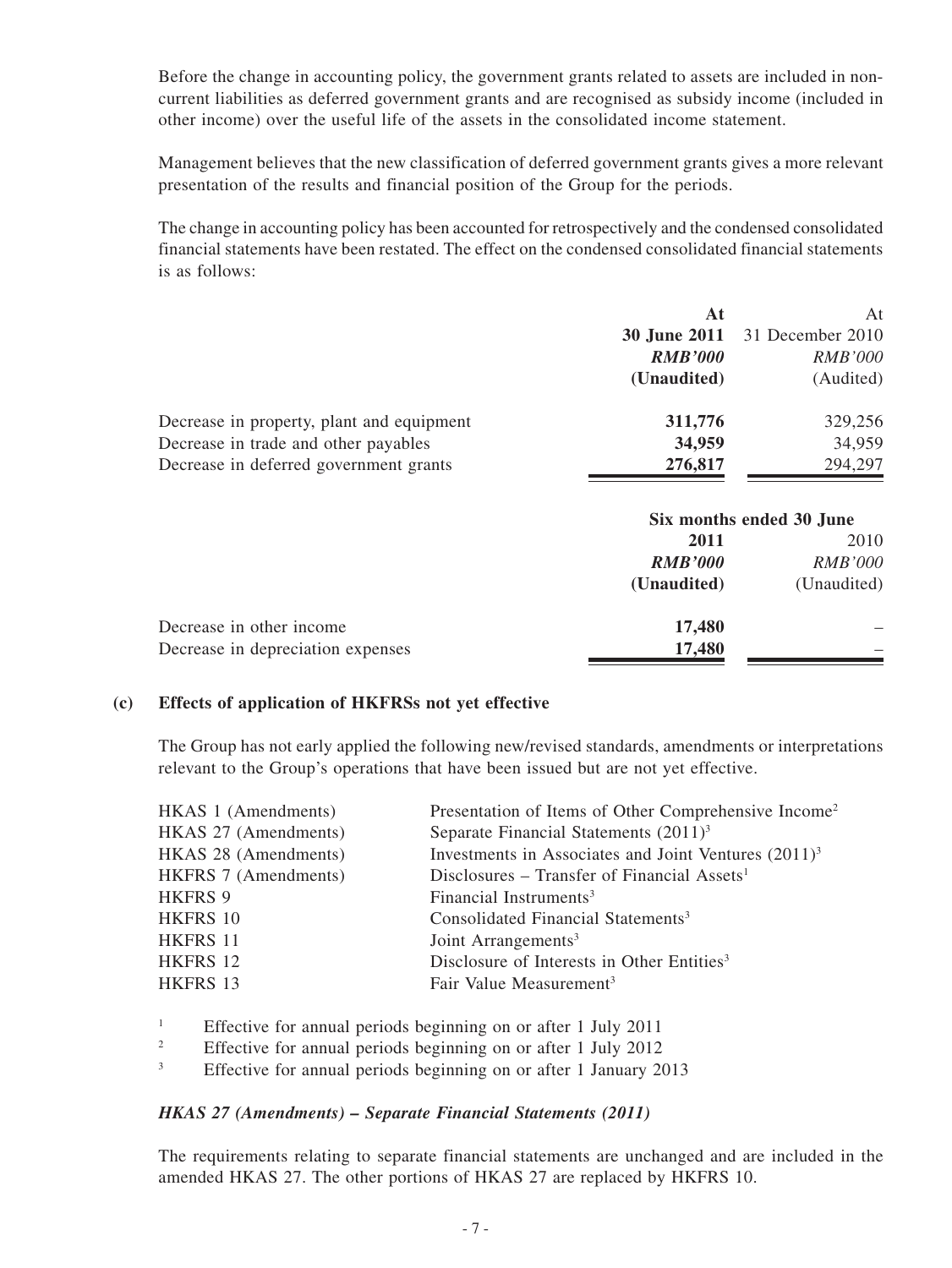### *HKAS 28 (Amendments) – Investments in Associates and Joint Ventures (2011)*

HKAS 28 is amended for conforming changes based on the issuance of HKFRS 10, HKFRS 11 and HKFRS 12.

### *HKFRS 9 Financial Instruments*

Under HKFRS 9, all recognised financial assets that are within the scope of the HKAS 39 Financial Instruments: Recognition and Measurement are subsequently measured at either amortised cost or fair value. Specifically, debt investments that are held within a business model whose objective is to collect the contractual cash flows, and that have contractual cash flows that are solely payments of principal and interest on the principal outstanding are generally measured at amortised cost at the end of subsequent accounting periods. All other debt investments and equity investments are measured at their fair values at the end of subsequent accounting periods.

In relation to financial liabilities, the significant change relates to financial liabilities that are designated as at fair value through profit or loss. Specifically under HKFRS 9, for all financial liabilities that are designated as at fair value through profit or loss, the amount of change in the fair value of the financial liability that is attributable to changes in the credit risk of that liability is presented in other comprehensive income, unless the presentation of the effects of changes in the liability's credit risk in other comprehensive income would create or enlarge an accounting mismatch in profit or loss. Changes in fair value attributable to a financial liability's credit risk are not subsequently reclassified to profit or loss. Previously, under HKAS 39, the entire amount of the change in the fair value of the financial liability designated as at fair value through profit or loss is presented in profit or loss.

### *HKFRS 10 Consolidated Financial Statements*

HKFRS 10 replaces the consolidation guidance in HKAS 27 Consolidated and Separate Financial Statements and HK(SIC) – Int12 Consolidation – Special Purpose Entities by introducing a single consolidation model for all entities based on control, irrespective of the nature of the investee (i.e., whether an entity is controlled through voting rights of investors or through other contractual arrangements as is common in special purpose entities). Under HKFRS 10, control is based on whether an investor has 1) power over the investee; 2) exposure, or rights, to variable returns from its involvement with the investee; and 3) the ability to use its power over the investee to affect the amount of the returns.

### *HKFRS 13 Fair Value Measurement*

HKFRS 13 applies when another HKFRS requires or permits fair value measurements or disclosures about fair value measurements (and measurements, such as fair value less costs to sell, based on fair value or disclosures about those measurements), except for certain exemptions. HKFRS 13 requires the disclosures of fair values through a 'fair value hierarchy'. The hierarchy categorises the inputs used in valuation techniques into three levels. The hierarchy gives the highest priority to (unadjusted) quoted prices in active markets for identical assets or liabilities and the lowest priority to unobservable inputs. If the inputs used to measure fair value are categorised into different levels of the fair value hierarchy, the fair value measurement is categorised in its entirety in the level of the lowest level input that is significant to the entire measurement.

The directors of the Company anticipate that the application of other new and revised standards, amendments and interpretations in issue but not yet effective will have no material impact on the results and the financial position of the Group.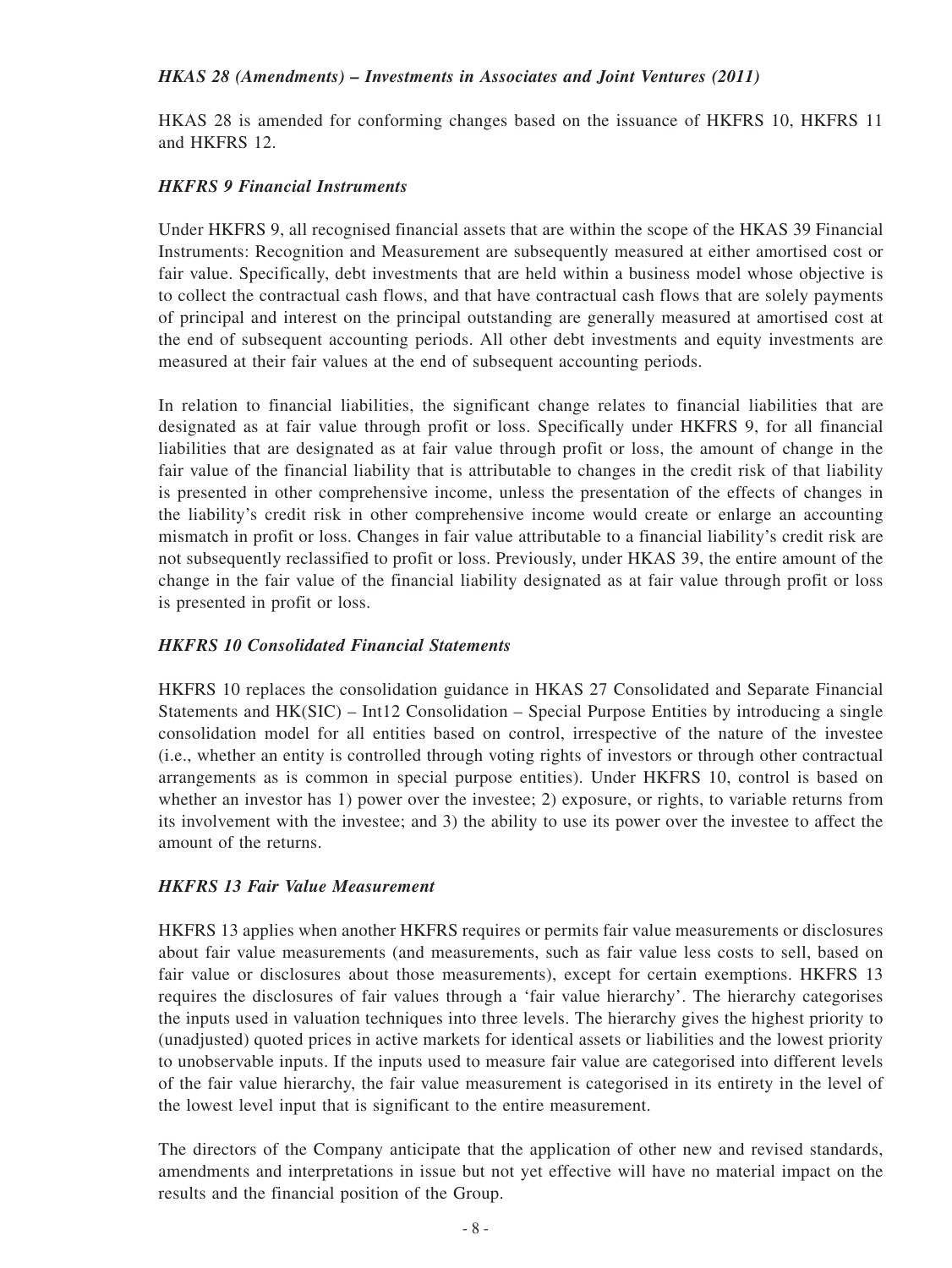### **3. SEGMENT INFORMATION**

The Group has presented the following two reportable segments. No operating segments have been aggregated to form the following reportable segments.

Automobiles and related parts and components: Manufacture and sale of automobiles, automobile parts and related automobile components (excluding gearboxes).

Gearboxes: Manufacture and sale of gearboxes.

The accounting policies of the reportable segment are the same as the Group's accounting policies described in the Company's annual financial statements for the year ended 31 December 2010 and note 2 above. Segment profit represents the profit earned by each segment without allocation of corporate expenses, directors' emoluments, share of results of associates, interest income, interest expenses and income tax expenses. Segment assets include all tangible, intangible assets and current assets with the exception of interests in associates, deferred tax assets and other corporate assets. This is the measure reported to the Group's chief operating decision maker for the purposes of resource allocation and assessment of segment performance. Inter-segment sales are priced with reference to prices charged to external parties for similar orders. Information regarding the Group's reportable segments is set out below.

### **For the six months ended 30 June 2011 (unaudited)**

|                                          | <b>Automobiles</b><br>and related<br>parts and |                  |                    |                     |                |
|------------------------------------------|------------------------------------------------|------------------|--------------------|---------------------|----------------|
|                                          | components                                     | <b>Gearboxes</b> | <b>Unallocated</b> | <b>Eliminations</b> | <b>Total</b>   |
|                                          | <b>RMB'000</b>                                 | <b>RMB'000</b>   | <b>RMB'000</b>     | <b>RMB'000</b>      | <b>RMB'000</b> |
| Sales to external customers              | 10,122,494                                     | 415,468          |                    |                     | 10,537,962     |
| Inter-segment                            | 6,874                                          | 178,116          |                    | (184,990)           |                |
| <b>Total segment revenue</b>             | 10,129,368                                     | 593,584          |                    | (184,990)           | 10,537,962     |
| <b>Segment results</b>                   | 1,421,759                                      | (14, 327)        |                    |                     | 1,407,432      |
| Interest income                          | 18,925                                         | 1,670            | 180                |                     | 20,775         |
| Finance costs                            | (54,302)                                       |                  | (46, 539)          |                     | (100, 841)     |
| Corporate and other unallocated expenses |                                                |                  | (89,210)           |                     | (89,210)       |
| Share of results of associates           | (1,233)                                        |                  |                    |                     | (1,233)        |
| Profit before tax                        |                                                |                  |                    |                     | 1,236,923      |
| Income tax expense                       |                                                |                  |                    |                     | (206, 029)     |
| Profit for the period                    |                                                |                  |                    |                     | 1,030,894      |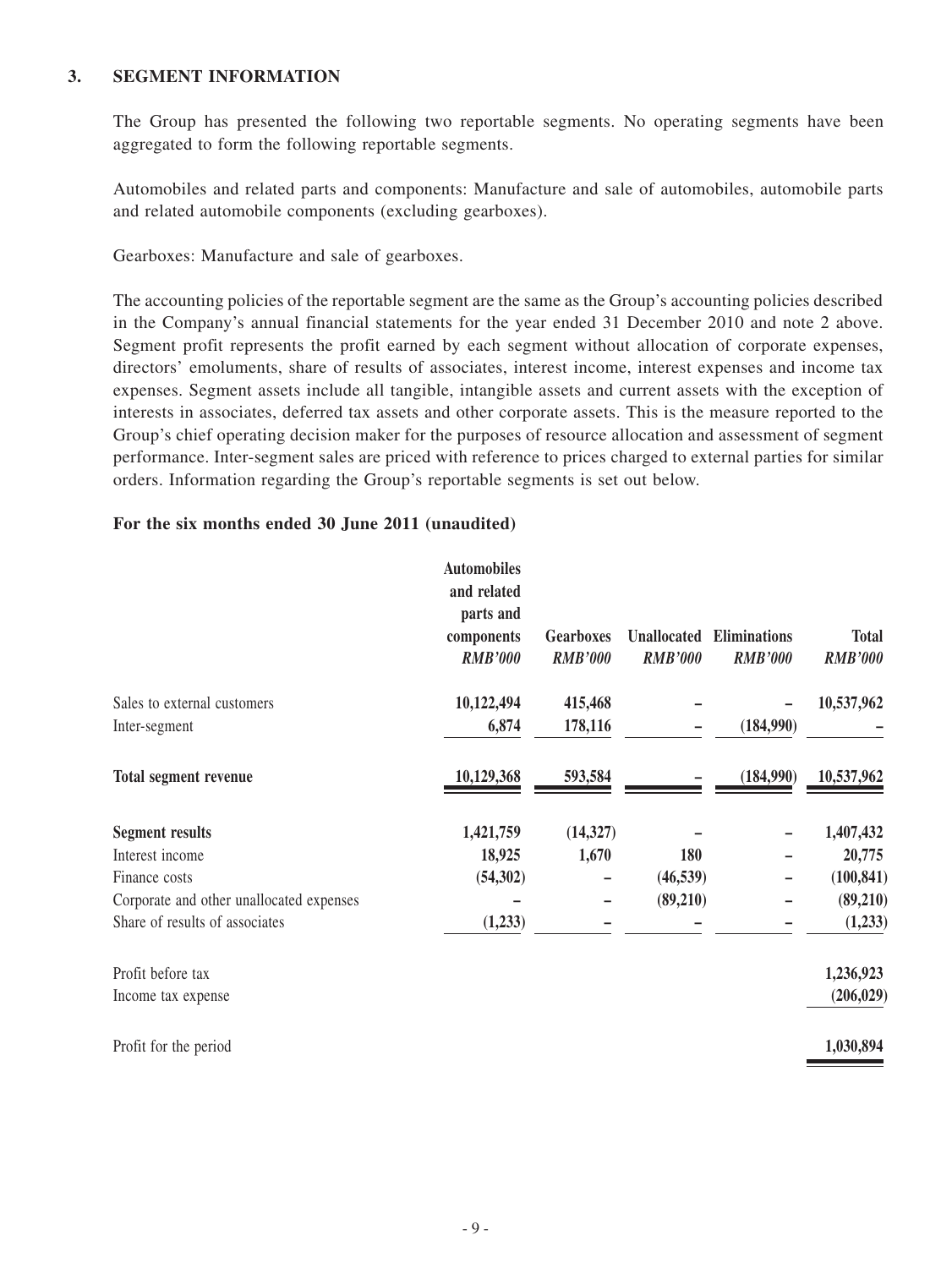## **At 30 June 2011 (unaudited)**

|                         | <b>Automobiles</b> |                  |                    |                     |                |
|-------------------------|--------------------|------------------|--------------------|---------------------|----------------|
|                         | and related        |                  |                    |                     |                |
|                         | parts and          |                  |                    |                     |                |
|                         | components         | <b>Gearboxes</b> | <b>Unallocated</b> | <b>Eliminations</b> | <b>Total</b>   |
|                         | <b>RMB'000</b>     | <b>RMB'000</b>   | <b>RMB'000</b>     | <b>RMB'000</b>      | <b>RMB'000</b> |
| <b>Assets</b>           |                    |                  |                    |                     |                |
| Segment assets          | 22,782,576         | 1,220,873        | 225,588            | (91, 987)           | 24,137,050     |
| Interests in associates | 40,380             |                  |                    |                     | 40,380         |
| Total                   | 22,822,956         | 1,220,873        | 225,588            | (91, 987)           | 24, 177, 430   |

### **For the six months ended 30 June 2010 (unaudited)**

| parts and  |                            |                |                |                |
|------------|----------------------------|----------------|----------------|----------------|
| components | Gearboxes                  | Unallocated    | Eliminations   | Total          |
| RMB'000    | <b>RMB'000</b>             | <b>RMB'000</b> | <b>RMB'000</b> | <b>RMB'000</b> |
| 8,968,740  | 266,993                    |                |                | 9,235,733      |
| 2,374      | 221,029                    |                | (223, 403)     |                |
| 8,971,114  | 488,022                    |                | (223, 403)     | 9,235,733      |
| 1,362,000  | 20,239                     |                |                | 1,382,239      |
| 17,616     | 1,935                      | 113            |                | 19,664         |
| (69, 854)  | (1,416)                    | (45,084)       |                | (116, 354)     |
|            |                            | (174, 222)     |                | (174, 222)     |
| (7,302)    |                            |                |                | (7,302)        |
|            |                            |                |                | 1,104,025      |
|            |                            |                |                | (192, 052)     |
|            |                            |                |                | 911,973        |
|            | Automobiles<br>and related |                |                |                |

### **At 31 December 2010 (audited) (restated)**

|                | Automobiles    |                |                |                |                |
|----------------|----------------|----------------|----------------|----------------|----------------|
|                | and related    |                |                |                |                |
|                | parts and      |                |                |                |                |
|                | components     | Gearboxes      | Unallocated    | Eliminations   | Total          |
|                | <i>RMB'000</i> | <i>RMB'000</i> | <i>RMB'000</i> | <i>RMB'000</i> | <i>RMB'000</i> |
|                |                |                |                |                |                |
| <b>Assets</b>  |                |                |                |                |                |
| Segment assets | 22,970,467     | 804,156        | 258,712        | (58,992)       | 23,974,343     |
|                |                |                |                |                |                |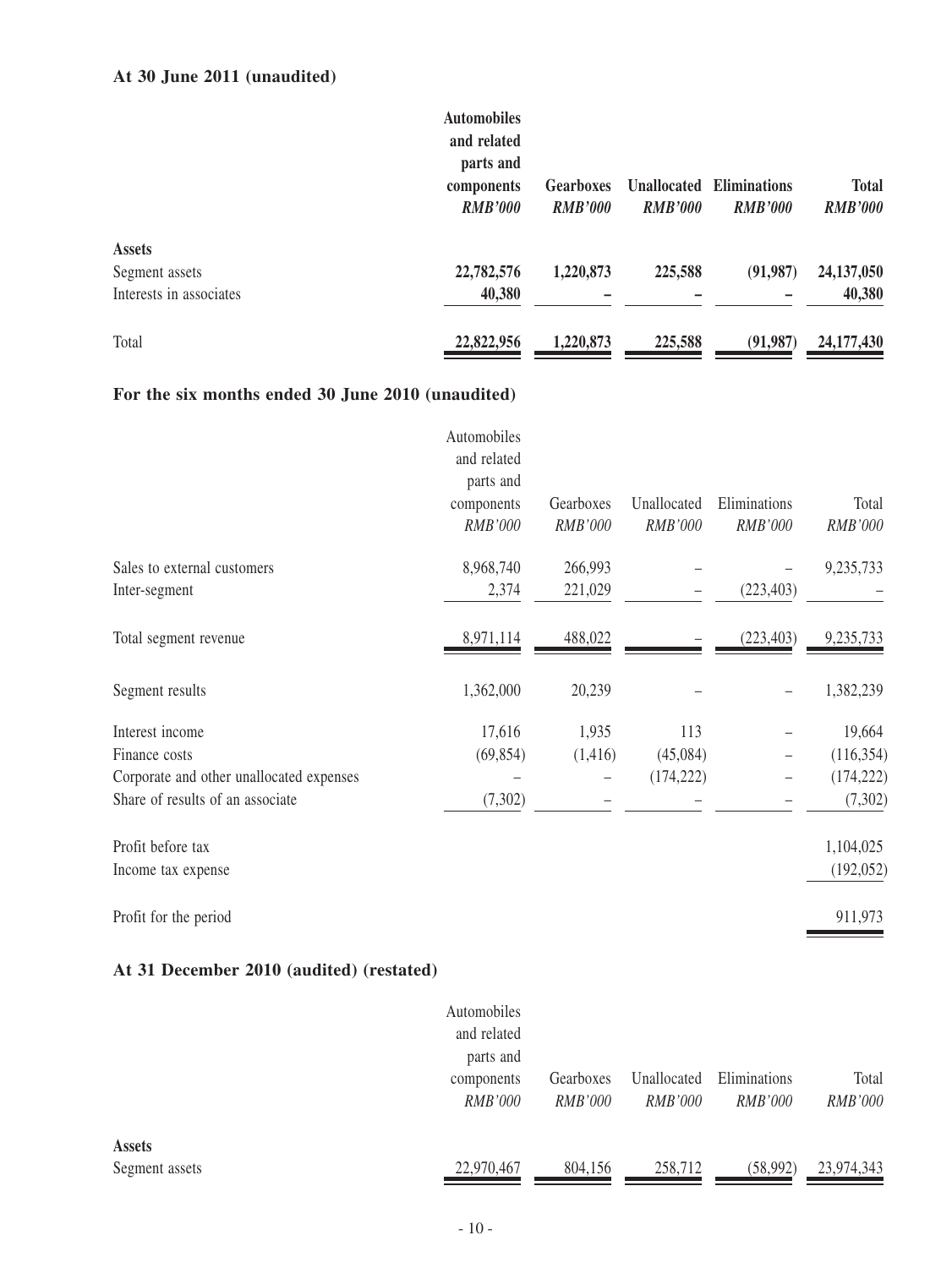### **4. OTHER INCOME**

|                                                         | Six months ended 30 June |                |
|---------------------------------------------------------|--------------------------|----------------|
|                                                         | 2011                     | 2010           |
|                                                         | <b>RMB'000</b>           | <b>RMB'000</b> |
|                                                         | (Unaudited)              | (Unaudited)    |
| Bank interest income                                    | 20,775                   | 19,664         |
| Gain on disposal of available-for-sale financial assets | 195                      |                |
| Gain on disposal of intangible assets                   | 222                      |                |
| Gain on disposal of property, plant and equipment       | 1,842                    |                |
| Gain on disposal of prepaid land leases                 | 2,100                    |                |
| Gain on disposal of scrap materials                     | 32,686                   | 28,196         |
| Net claims income on defective materials purchased      | 17,018                   | 14,389         |
| Rental income                                           | 6,019                    | 3,853          |
| Subsidy income from government <i>(note)</i>            | 534,748                  | 510,639        |
| Sundry income                                           | 12,866                   | 6,356          |
|                                                         | 628,471                  | 583,097        |
|                                                         |                          |                |

*Note:* Subsidy income mainly relates to cash subsidies in respect of research and development activities from government which are either unconditional grants or grants with conditions having been satisfied.

### **5. PROFIT FOR THE PERIOD**

|                                                                                                                              | Six months ended 30 June |                |
|------------------------------------------------------------------------------------------------------------------------------|--------------------------|----------------|
|                                                                                                                              | 2011                     | 2010           |
|                                                                                                                              | <b>RMB'000</b>           | <b>RMB'000</b> |
|                                                                                                                              | (Unaudited)              | (Unaudited)    |
| Profit for the period has been arrived at after charging:                                                                    |                          |                |
| <b>Finance costs</b>                                                                                                         |                          |                |
| Effective interest expense on convertible bonds                                                                              | 46,317                   | 44,898         |
| Interest on bank borrowings wholly repayable within five years<br>Interest expenses paid to a non-controlling shareholder of | 54,303                   | 71,377         |
| a subsidiary of the Group                                                                                                    | 221                      | 79             |
| Total finance costs                                                                                                          | 100,841                  | 116,354        |
| Staff costs (including directors' emoluments)                                                                                |                          |                |
| Salaries, wages and other benefits                                                                                           | 407,691                  | 343,408        |
| Retirement benefit scheme contributions                                                                                      | 36,274                   | 26,787         |
| Recognition of share-based payments                                                                                          | 78,302                   | 162,390        |
| Total staff costs                                                                                                            | 522,267                  | 532,585        |
| <b>Other items</b>                                                                                                           |                          |                |
| Cost of inventories recognised as expense (note)                                                                             | 8,703,617                | 7,487,314      |
| Depreciation                                                                                                                 | 282,032                  | 211,942        |
| Amortisation of prepaid land lease payments                                                                                  | 17,049                   | 16,804         |
| Amortisation of intangible assets                                                                                            | 51,530                   | 43,829         |
| Research and development costs                                                                                               | 30,577                   | 47,794         |
| Unrealised loss on financial assets at fair value through                                                                    |                          |                |
| profit or loss that are classified as held for trading                                                                       |                          |                |
| (listed investments held for trading)                                                                                        | 785                      | 26             |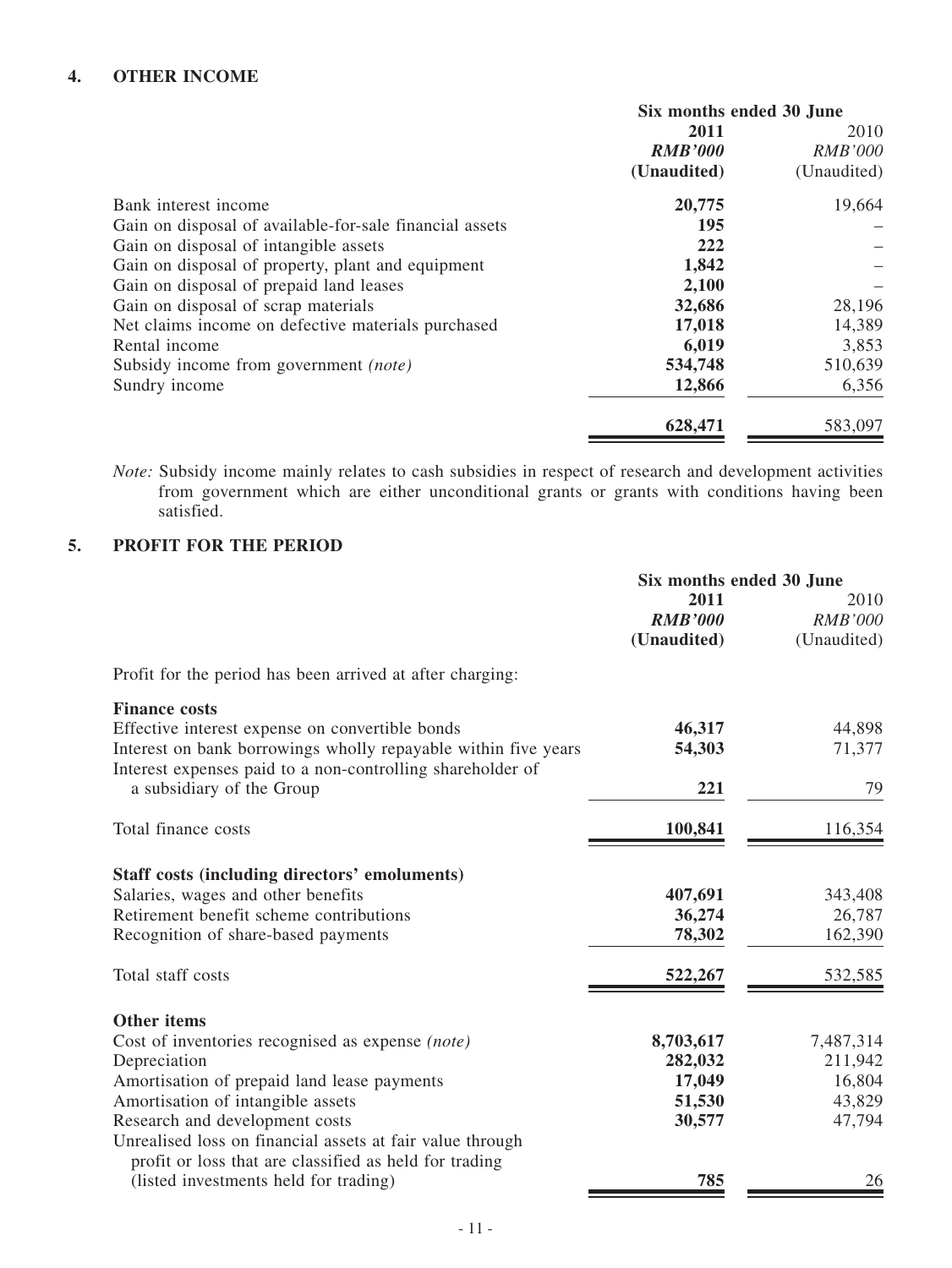*Note:* Cost of inventories recognised as expense included staff costs, depreciation and amortisation expenses, operating lease charges and research and development costs, which the amount is also included in the respective total amounts disclosed separately for each type of expenses.

### **6. TAXATION**

|                                       | Six months ended 30 June |                |
|---------------------------------------|--------------------------|----------------|
|                                       | 2011                     | 2010           |
|                                       | <b>RMB'000</b>           | <b>RMB'000</b> |
|                                       | (Unaudited)              | (Unaudited)    |
| Current tax:                          |                          |                |
| - PRC enterprise income tax           | 158,061                  | 175,016        |
| - Other overseas tax                  | 1,416                    | 1,164          |
| Under/(Over) provision in prior years | 30,137                   | (5, 154)       |
|                                       | 189,614                  | 171,026        |
| Deferred taxation                     | 16,415                   | 21,026         |
|                                       | 206,029                  | 192,052        |
|                                       |                          |                |

Hong Kong Profits Tax has not been provided for the period as the companies within the Group had no estimated assessable profits in Hong Kong.

Pursuant to the relevant laws and regulations in the PRC, the Group's PRC subsidiary is entitled to an exemption from PRC enterprise income tax for the two years starting from its first profit-making year, followed by a 50% reduction for the next three years. The income tax provision is calculated at the applicable tax rates on the estimated assessable profits for the year based on existing legislation, interpretations and practises in respect thereof.

Taxation arising in other jurisdictions is calculated at the rates prevailing in the relevant jurisdictions.

### **7. DIVIDEND PAID**

During the current period, a final dividend for the year ended 31 December 2010 of HK\$0.026 per share (2010: HK\$0.023 per share), amounting to approximately RMB170,416,000 (2010: RMB148,352,000), were paid to the shareholders of the Company.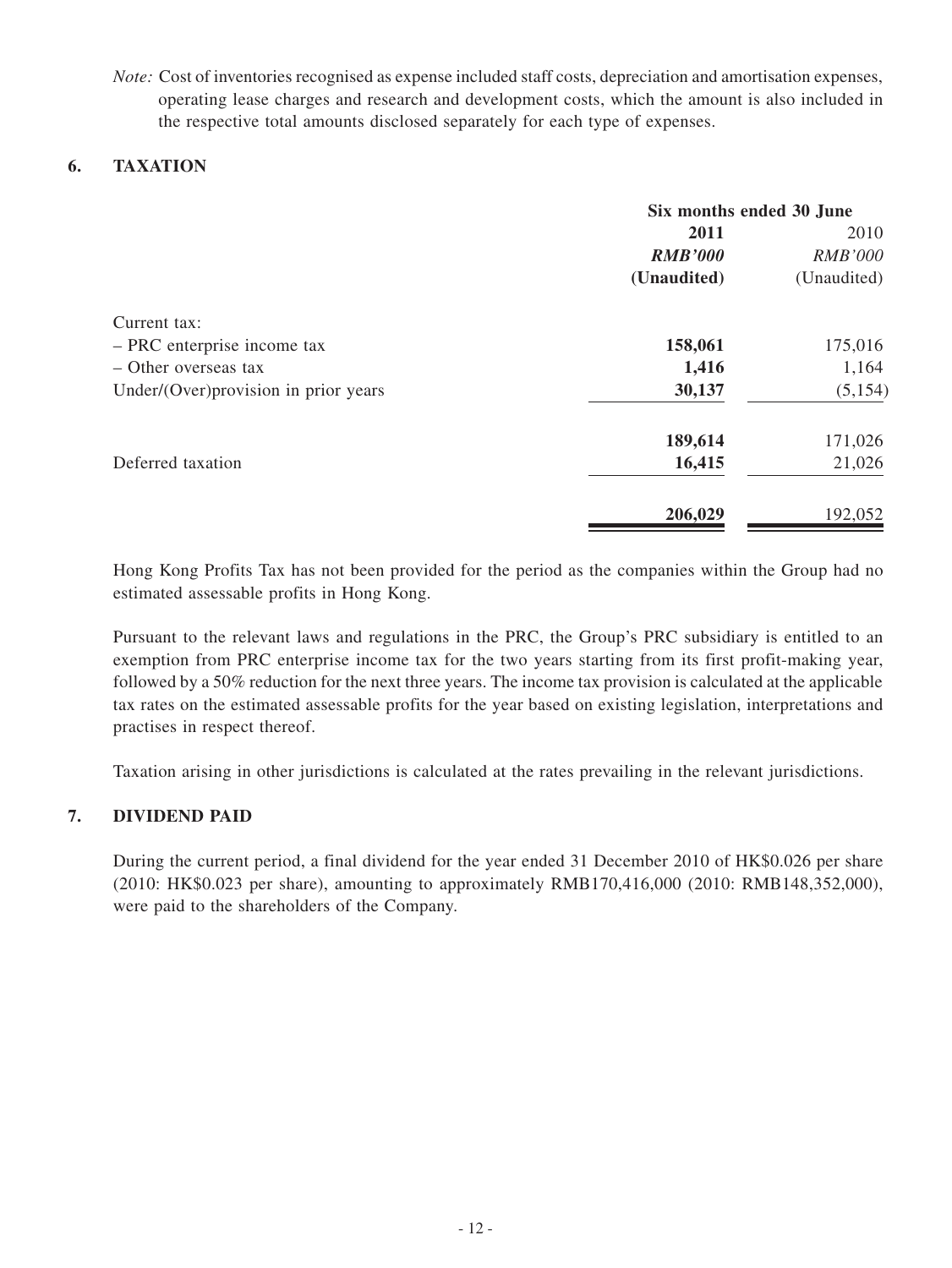#### **8. EARNINGS PER SHARE**

### **(a) Basic earnings per share**

The calculation of the basic earnings per share for the period is based on the profit attributable to equity holders of the Company of RMB937,648,000 (2010: RMB804,848,000) and weighted average number of ordinary shares of 7,445,302,190 shares (2010: 7,324,626,721 shares), calculated as follows:

### *(i) Weighted average number of ordinary shares*

|                                                                              | Six months ended 30 June |               |
|------------------------------------------------------------------------------|--------------------------|---------------|
|                                                                              | 2011                     | 2010          |
|                                                                              | (Unaudited)              | (Unaudited)   |
| Issued ordinary shares at 1 January<br>Effect of shares issued upon exercise | 7,440,755,450            | 7,310,855,450 |
| of share options                                                             | 4,546,740                | 13,771,271    |
| Weighted average number of ordinary                                          |                          |               |
| shares at 30 June                                                            | 7,445,302,190            | 7,324,626,721 |

### **(b) Diluted earnings per share**

The calculation of diluted earnings per share for the period is based on the profit attributable to equity holders of the Company of RMB983,965,000 (2010: RMB849,746,000) and the weighted average number of ordinary shares of 8,573,189,187 shares (2010: 8,530,697,833 shares), calculated as follows:

### *(i) Profit attributable to equity holders of the Company (diluted)*

|                                                                                                                                                  | Six months ended 30 June |                |
|--------------------------------------------------------------------------------------------------------------------------------------------------|--------------------------|----------------|
|                                                                                                                                                  | 2011                     | 2010           |
|                                                                                                                                                  | <b>RMB'000</b>           | <i>RMB'000</i> |
|                                                                                                                                                  | (Unaudited)              | (Unaudited)    |
| Earnings for the purpose of basic earnings<br>per share (profit attributable to equity holders)<br>After tax effect of effective interest on the | 937,648                  | 804,848        |
| liability component of convertible bonds                                                                                                         | 46,317                   | 44,898         |
| Earnings for the purpose of diluted<br>earnings per share                                                                                        | 983,965                  | 849.746        |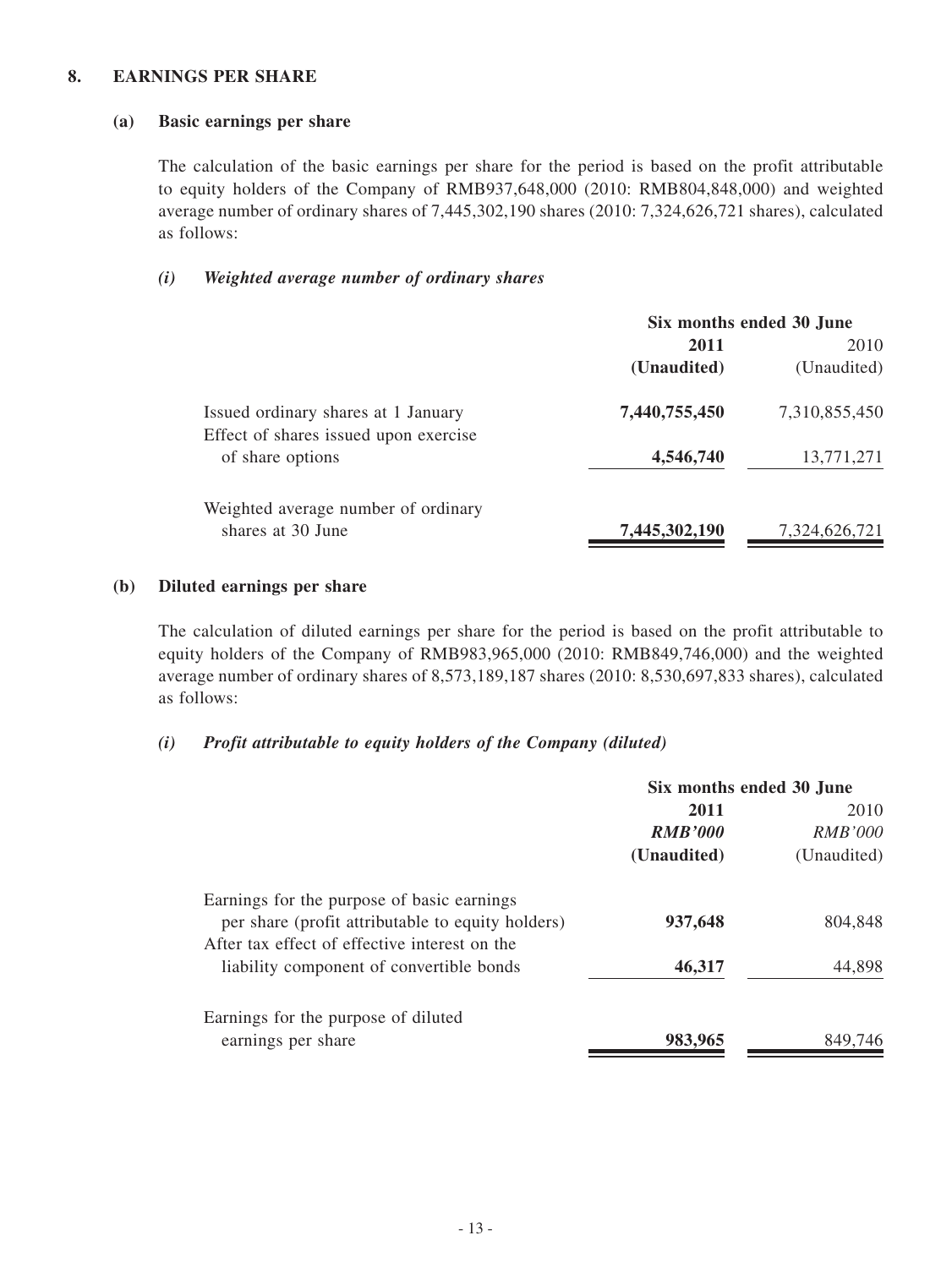### *(ii) Weighted average number of ordinary shares (diluted)*

|                                                  | Six months ended 30 June |               |  |
|--------------------------------------------------|--------------------------|---------------|--|
|                                                  | 2011                     | 2010          |  |
|                                                  | (Unaudited)              | (Unaudited)   |  |
| Weighted average number of ordinary shares for   |                          |               |  |
| the purpose of basic earnings per share          | 7,445,302,190            | 7,324,626,721 |  |
| Effect of deemed conversion of convertible bonds | 1,004,069,387            | 998,484,894   |  |
| Effect of deemed exercise of warrants            | 88,025,505               | 101,145,065   |  |
| Effect of deemed issue of shares under the       |                          |               |  |
| Company's share option scheme                    | 35,792,105               | 106,441,153   |  |
| Weighted average number of ordinary shares       |                          |               |  |
| for the purpose of diluted earnings per share    | 8,573,189,187            | 8.530.697.833 |  |

### **9. PROPERTY, PLANT AND EQUIPMENT**

During the period, the Group acquired property, plant and equipment of approximately RMB680,285,000 (2010: RMB765,268,000), excluding the amounts through acquisition of subsidiaries as set out in note 19.

### **10. INTANGIBLE ASSETS**

During the period, additions to intangible assets by acquisition and capitalisation in respect of development costs amounted to approximately RMB316,683,000 (2010: RMB216,144,000), excluding the amounts through acquisition of subsidiaries as set out in note 19.

### **11. Interests IN Associates**

|                                               | At             | At               |
|-----------------------------------------------|----------------|------------------|
|                                               | 30 June 2011   | 31 December 2010 |
|                                               | <b>RMB'000</b> | <b>RMB'000</b>   |
|                                               | (Unaudited)    | (Audited)        |
| Share of net assets                           | 122,198        | 81,818           |
| Goodwill                                      | 18,182         | 18,182           |
| Impairment loss recognised                    | (100,000)      | (100,000)        |
|                                               | 40,380         |                  |
| Represented by:                               |                |                  |
| Cost of investments in associates             |                |                  |
| Unlisted                                      | 41,613         |                  |
| Listed overseas                               | 197,788        | 197,788          |
|                                               | 239,401        | 197,788          |
| Share of post-acquisition losses and reserves | (99, 021)      | (97, 788)        |
| Impairment loss recognised                    | (100,000)      | (100,000)        |
|                                               | 40,380         |                  |
| Fair value of listed investments              | 30,142         | 36,714           |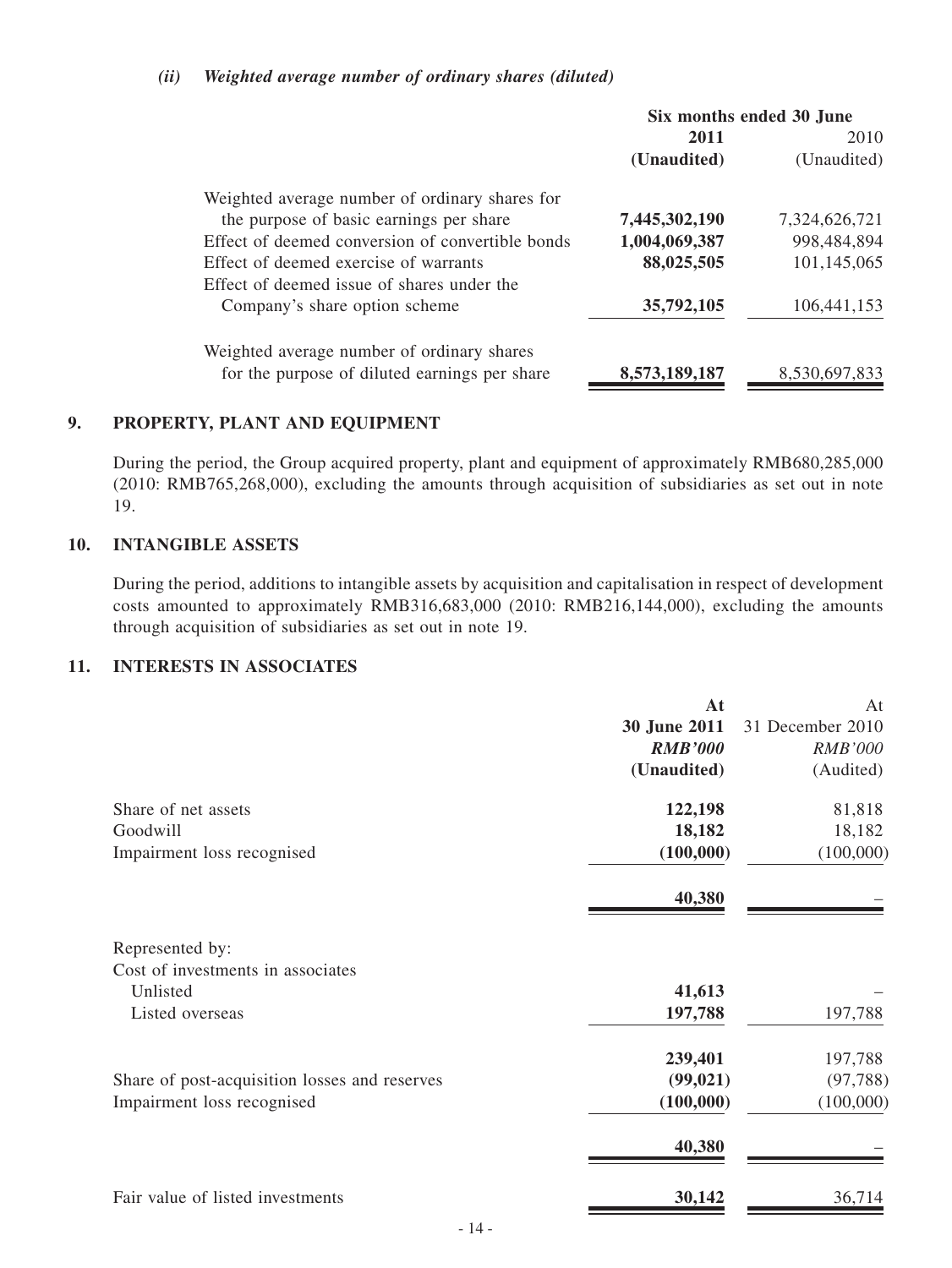The Group's interest in Manganese Bronze Holding plc ("MBH") is 19.97% and the Group retains significant influence over MBH through the power to nominate representations on the board. Having considered the significant drop in the market value of the shares in MBH and the projected future profitability and cash flows of MBH, the impairment made in previous year is not reversed.

During the period, the Group invested 35% and 18% equity interest in Mando (Ningbo) Automotive Parts Company Limited ("Mando") and Ningbo DIPO Traffic Facilities Company Limited ("Ningbo DIPO") amounted to RMB39,027,000 and RMB2,586,000 respectively. Both Mando and Ningbo DIPO are engaged in research, production, marketing and sales of automobile parts and related components. The Group has significant influence over Ningbo DIPO through the power to nominate representations on the board.

The summarised financial information in respect of the Group's associates are set out below:

| At             | At                       |
|----------------|--------------------------|
| 30 June 2011   | 31 December 2010         |
| <b>RMB'000</b> | <b>RMB'000</b>           |
| (Unaudited)    | (Audited)                |
| 906,701        | 751,128                  |
| (457, 356)     | (405, 850)               |
| 449,345        | 345,278                  |
| 122,198        | 81,818                   |
|                | Six months ended 30 June |
| 2011           | 2010                     |
| <b>RMB'000</b> | <b>RMB'000</b>           |
| (Unaudited)    | (Unaudited)              |
| 400,568        | 339,604                  |
|                |                          |
| (12, 889)      | (42, 194)                |
| (1,233)        | (7, 302)                 |
|                |                          |

During the year ended 31 December 2010, the Group's interest in MBH has been reduced to zero. Hence, the subsequent loss incurred by MBH has not been recognised by the Group during the period ended 30 June 2011.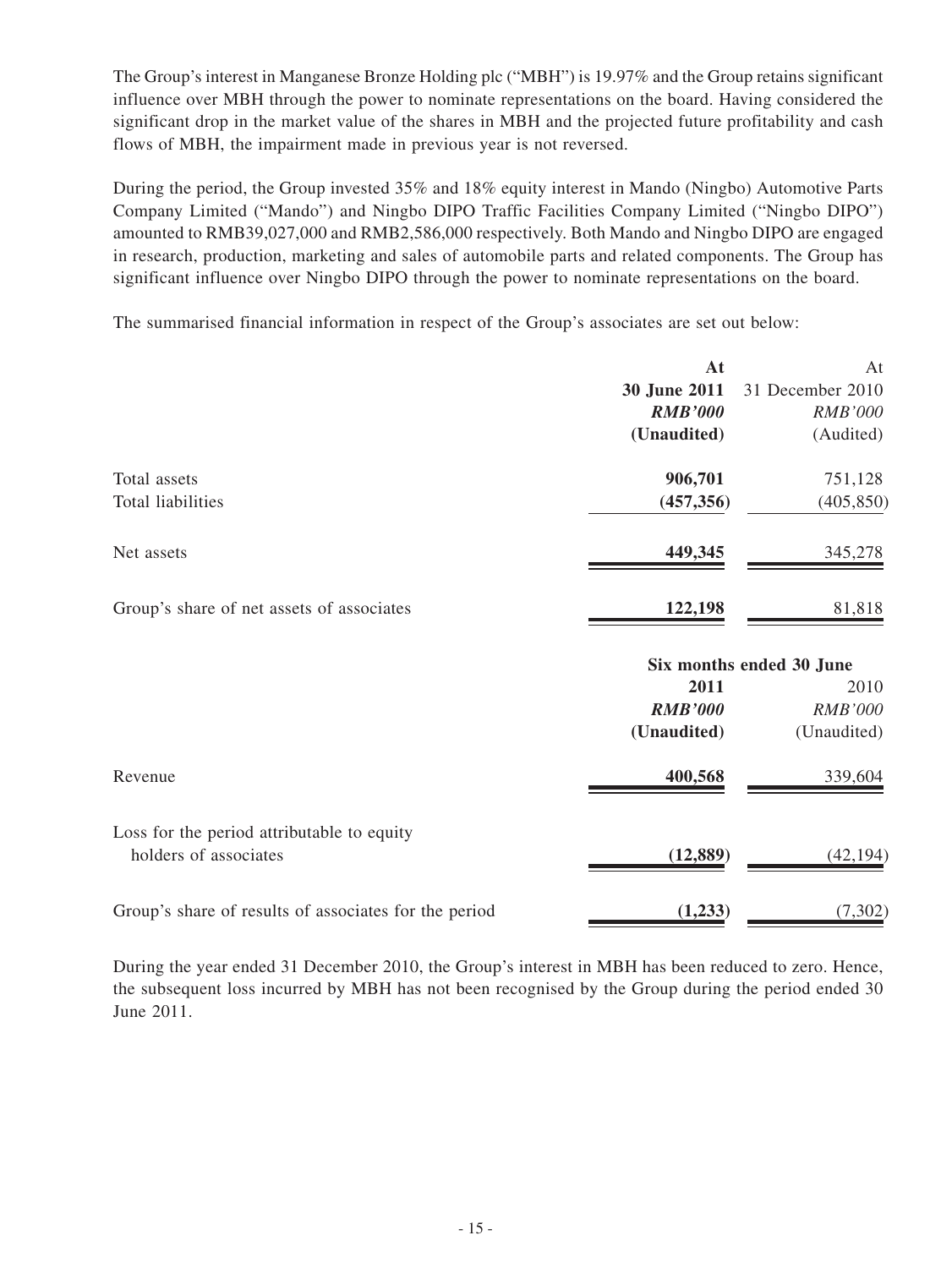## **12. INVENTORIES**

|                  | At             | At               |
|------------------|----------------|------------------|
|                  | 30 June 2011   | 31 December 2010 |
|                  | <b>RMB'000</b> | <b>RMB'000</b>   |
|                  | (Unaudited)    | (Audited)        |
| At costs:        |                |                  |
| Raw materials    | 615,047        | 487,777          |
| Work in progress | 288,550        | 195,721          |
| Finished goods   | 422,003        | 303,097          |
|                  | 1,325,600      | 986,595          |

## **13. TRADE AND OTHER RECEIVABLES**

|                                                                        |                   | At             | At               |
|------------------------------------------------------------------------|-------------------|----------------|------------------|
|                                                                        |                   | 30 June 2011   | 31 December 2010 |
|                                                                        | <b>Note</b>       | <b>RMB'000</b> | <b>RMB'000</b>   |
|                                                                        |                   | (Unaudited)    | (Audited)        |
| <b>Trade and notes receivables</b>                                     |                   |                |                  |
| Trade receivables                                                      |                   |                |                  |
| - Third parties                                                        |                   | 1,059,548      | 962,228          |
| - Related companies controlled by the                                  |                   |                |                  |
| substantial shareholder of the Company                                 |                   | 535,369        | 487,846          |
|                                                                        | $\left( a\right)$ | 1,594,917      | 1,450,074        |
| Notes receivable                                                       | (b)               | 4,314,025      | 6,073,987        |
|                                                                        |                   |                |                  |
|                                                                        |                   | 5,908,942      | 7,524,061        |
| Deposits, prepayments and other receivables<br>Prepayment to suppliers |                   |                |                  |
| - Third parties                                                        |                   | 130,467        | 214,367          |
| - Related companies controlled by the                                  |                   |                |                  |
| substantial shareholder of the Company                                 |                   | 1,086,907      | 1,382,045        |
|                                                                        |                   | 1,217,374      | 1,596,412        |
| Deposits paid for acquisition of property,                             |                   |                |                  |
| plant and equipment                                                    |                   | 331,875        | 298,316          |
| Utility deposits and other receivables                                 |                   | 741,049        | 494,172          |
|                                                                        |                   | 2,290,298      | 2,388,900        |
| Amount due from an associate                                           | (c)               | 18,449         |                  |
|                                                                        |                   |                |                  |
|                                                                        |                   | 2,308,747      | 2,388,900        |
|                                                                        |                   | 8,217,689      | 9,912,961        |
|                                                                        |                   |                |                  |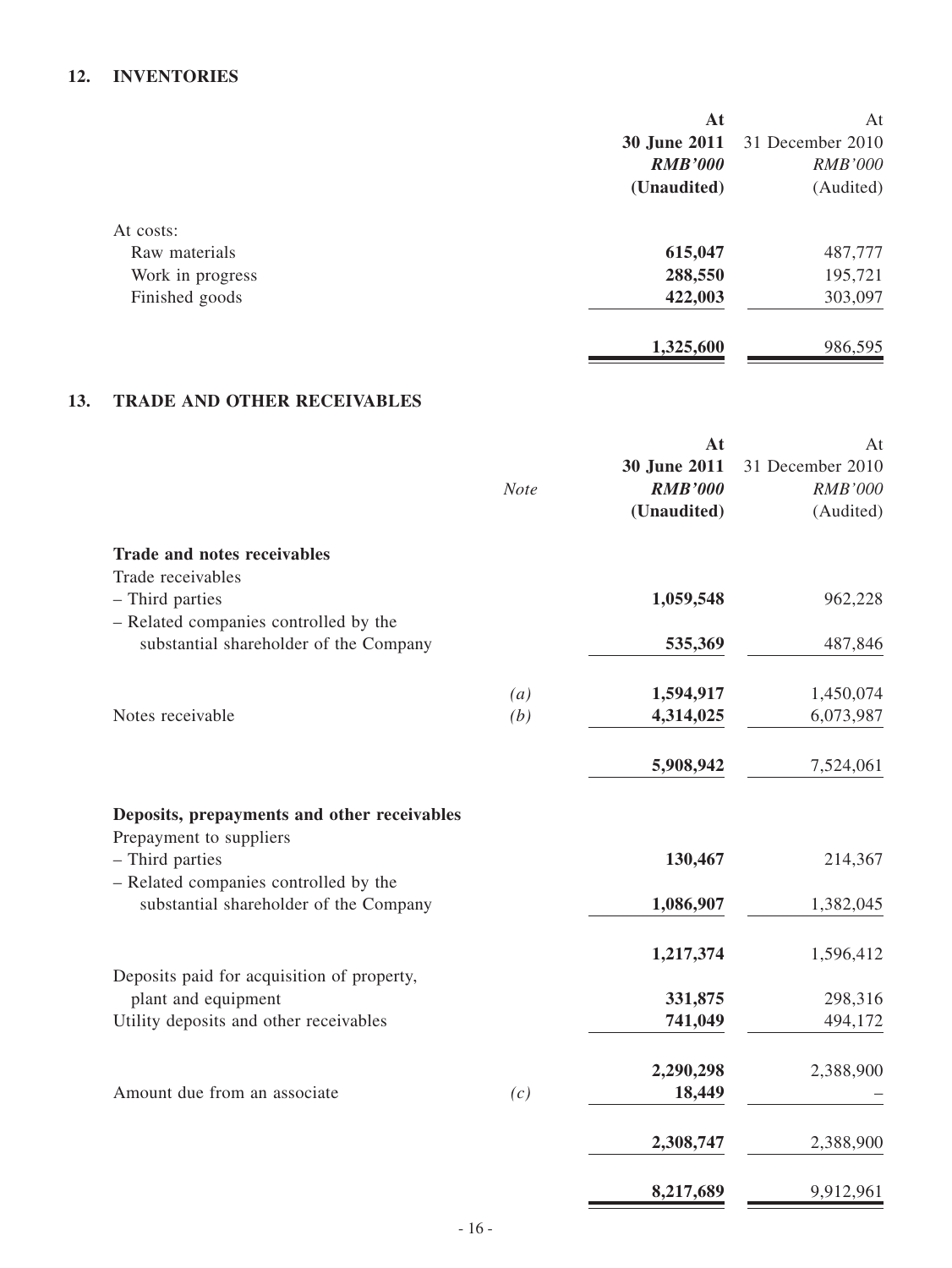#### **(a) Trade receivables**

The Group allows an average credit period of 30 days to 90 days to its local PRC trade customers. The following is an aged analysis of the trade receivables of local PRC trade customers based on invoice dates at the balance sheet dates:

|                | At                  | At               |
|----------------|---------------------|------------------|
|                | <b>30 June 2011</b> | 31 December 2010 |
|                | <b>RMB'000</b>      | <b>RMB'000</b>   |
|                | (Unaudited)         | (Audited)        |
| $0 - 60$ days  | 705,907             | 588,080          |
| $61 - 90$ days | 42,840              | 55,170           |
| Over 90 days   | 214,482             | 144,354          |
|                | 963,229             | 787,604          |

For overseas trade customers, the Group may allow a credit period of over 1 year. The following is an aged analysis of the trade receivables of overseas trade customers based on invoice dates at the balance sheet dates:

|                         | At                  | At               |
|-------------------------|---------------------|------------------|
|                         | <b>30 June 2011</b> | 31 December 2010 |
|                         | <b>RMB'000</b>      | <b>RMB'000</b>   |
|                         | (Unaudited)         | (Audited)        |
| $0 - 60$ days           | 179,183             | 277,491          |
| $61 - 90$ days          | 118,914             | 47,070           |
| $91 - 365 \text{ days}$ | 262,469             | 244,848          |
| Over 1 year             | 71,122              | 93,061           |
|                         | 631,688             | 662,470          |
|                         |                     |                  |

#### **(b) Notes receivable**

All notes receivable are denominated in Renminbi and are primarily notes received from third parties for settlement of trade receivable balances. At 30 June 2011 and 31 December 2010, all notes receivable were guaranteed by established banks in the PRC and have maturities of six months or less from the balance sheet date.

### **(c) Amount due from an associate**

The amount due from an associate represents the receivable from sale of property, plant and equipment. The amount due is unsecured, interest-free and has no fixed repayment terms.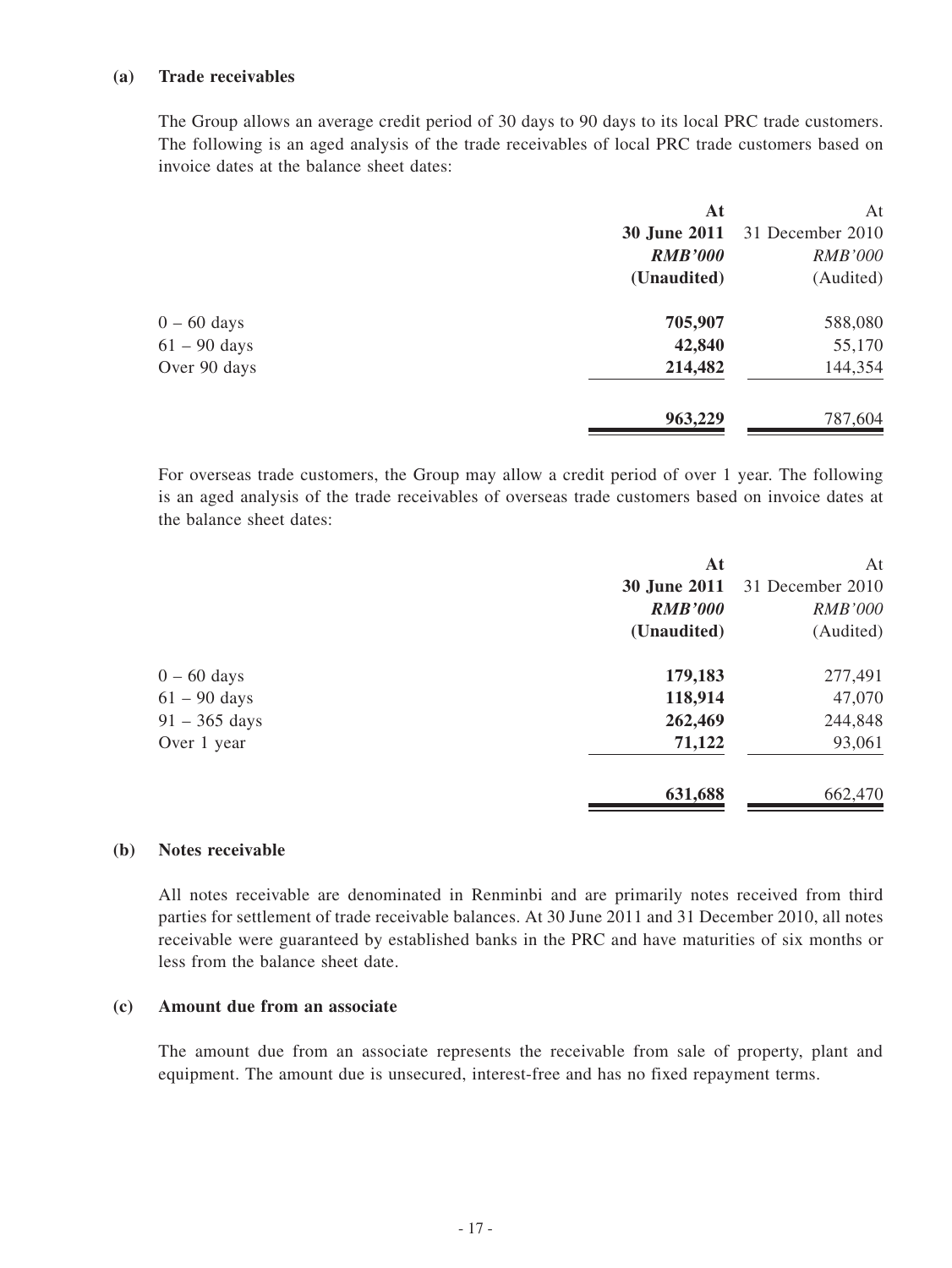### **14. CONVERTIBLE BONDS**

The convertible bonds ("CB2014") contain a liability component and a conversion option which is included in the equity of the Company. Details of the terms of the CB2014 are set out in the Company's annual report for the year ended 31 December 2010. Upon the payment of final dividends for the year ended 31 December 2010, the conversion price of the CB2014 was changed from RMB1.66 (equivalent to HK\$1.8894) to RMB1.651(equivalent to HK\$1.8742) from 30 June 2011 in accordance with the provisions of CB2014.

The movements of the convertible bonds for the period/year are set out below:

| 31 December 2010 |
|------------------|
|                  |
| <b>RMB'000</b>   |
| (Audited)        |
|                  |
| 1,449,150        |
| 90,941           |
| (51, 366)        |
| 1,488,725        |
|                  |
| 1,483,012        |
| 5,713            |
| 1,488,725        |
|                  |

The principal amount outstanding at 30 June 2011 is RMB1,671 million (At 31 December 2010: RMB1,671 million).

CB2014 contains two components, liability and equity elements. The equity element is presented in equity as convertible bonds reserve. The effective interest rate of the liability component on initial recognition is 6.582% per annum. The redemption option of CB2014 is included as a liability component and not separately recognised. The liability component is measured at amortised cost.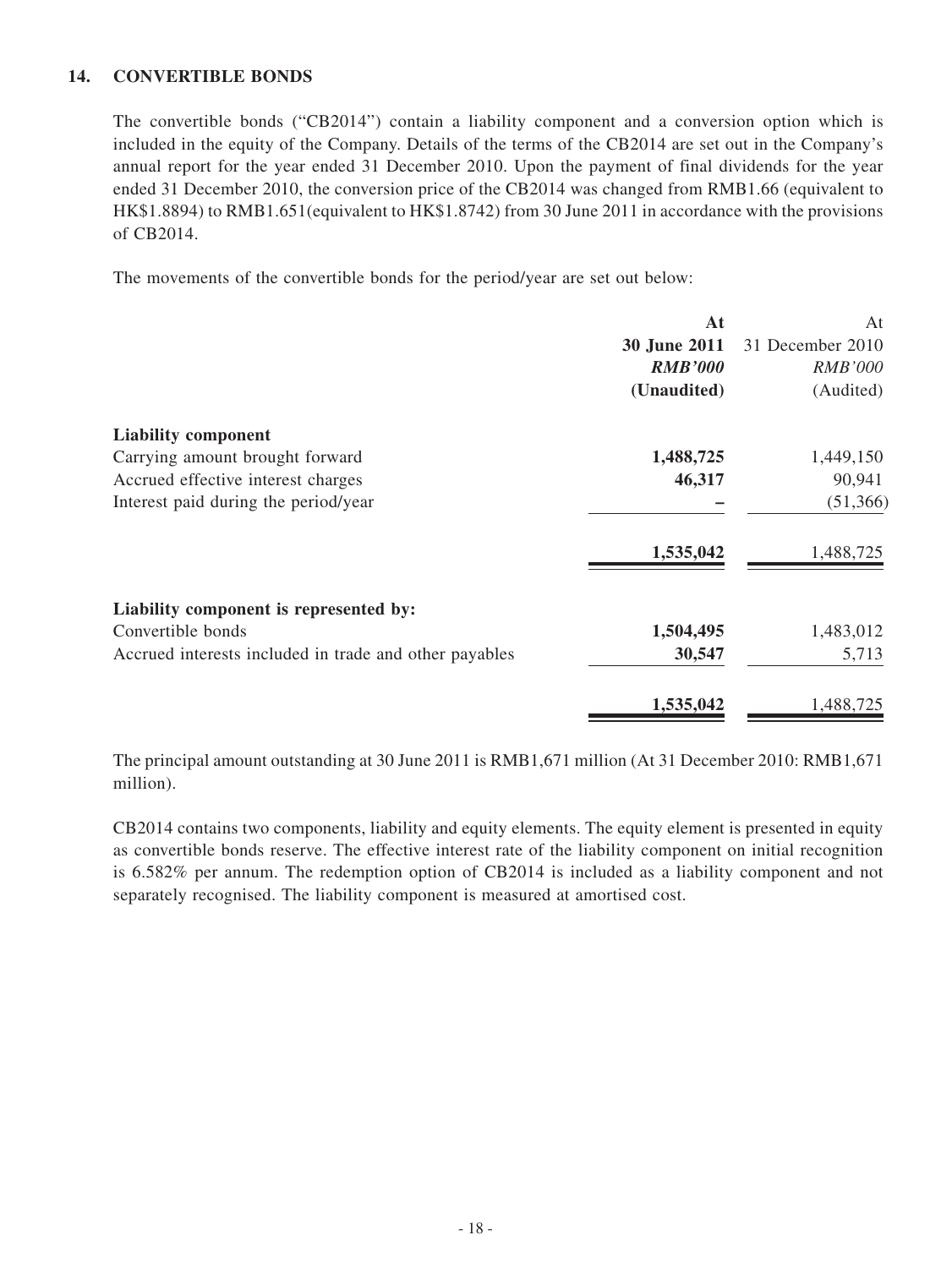## **15. TRADE AND OTHER PAYABLES**

|                                                                                                                                                          | <b>Note</b>       | At<br>30 June 2011<br><b>RMB'000</b><br>(Unaudited) | At<br>31 December 2010<br><b>RMB'000</b><br>(Audited)<br>(Restated) |
|----------------------------------------------------------------------------------------------------------------------------------------------------------|-------------------|-----------------------------------------------------|---------------------------------------------------------------------|
| Trade and notes payables<br>Trade payables                                                                                                               |                   |                                                     |                                                                     |
| - Third parties<br>- Related parties controlled by the                                                                                                   |                   | 4,895,678                                           | 4,619,345                                                           |
| substantial shareholder of the Company                                                                                                                   |                   | 510,454                                             | 728,792                                                             |
|                                                                                                                                                          | $\left( a\right)$ | 5,406,132                                           | 5,348,137                                                           |
| Notes payable<br>- Third parties                                                                                                                         |                   | 708,662                                             | 10,000                                                              |
| - Related parties controlled by the<br>substantial shareholder of the Company                                                                            |                   |                                                     | 325,164                                                             |
|                                                                                                                                                          | (b)               | 708,662                                             | 335,164                                                             |
|                                                                                                                                                          |                   | 6,114,794                                           | 5,683,301                                                           |
| Other payables<br>Receipts in advance from customers<br>- Third parties<br>- Related parties controlled by the<br>substantial shareholder of the Company |                   | 1,280,297<br>544,037                                | 2,739,679<br>15,680                                                 |
| Deferred income related to government grants                                                                                                             |                   | 1,824,334                                           | 2,755,359                                                           |
| which conditions have not yet been satisfied<br>Payables for acquisition of property,                                                                    |                   | 99,947                                              | 434,110                                                             |
| plant and equipment                                                                                                                                      |                   | 718,718                                             | 609,340                                                             |
| Accrued staff salaries and benefits                                                                                                                      |                   | 134,700                                             | 198,787                                                             |
| Business and other taxes<br>Accrued charges and other creditors                                                                                          |                   | 176,077<br>282,467                                  | 205,612<br>612,347                                                  |
|                                                                                                                                                          |                   | 3,236,243                                           | 4,815,555                                                           |
| Loan from a non-controlling shareholder of<br>a subsidiary of the Group                                                                                  | (c)               | 7,884                                               | 9,213                                                               |
| Amount due to ultimate holding company                                                                                                                   | (d)               | 150,000                                             |                                                                     |
|                                                                                                                                                          |                   | 3,394,127                                           | 4,824,768                                                           |
|                                                                                                                                                          |                   | 9,508,921                                           | 10,508,069                                                          |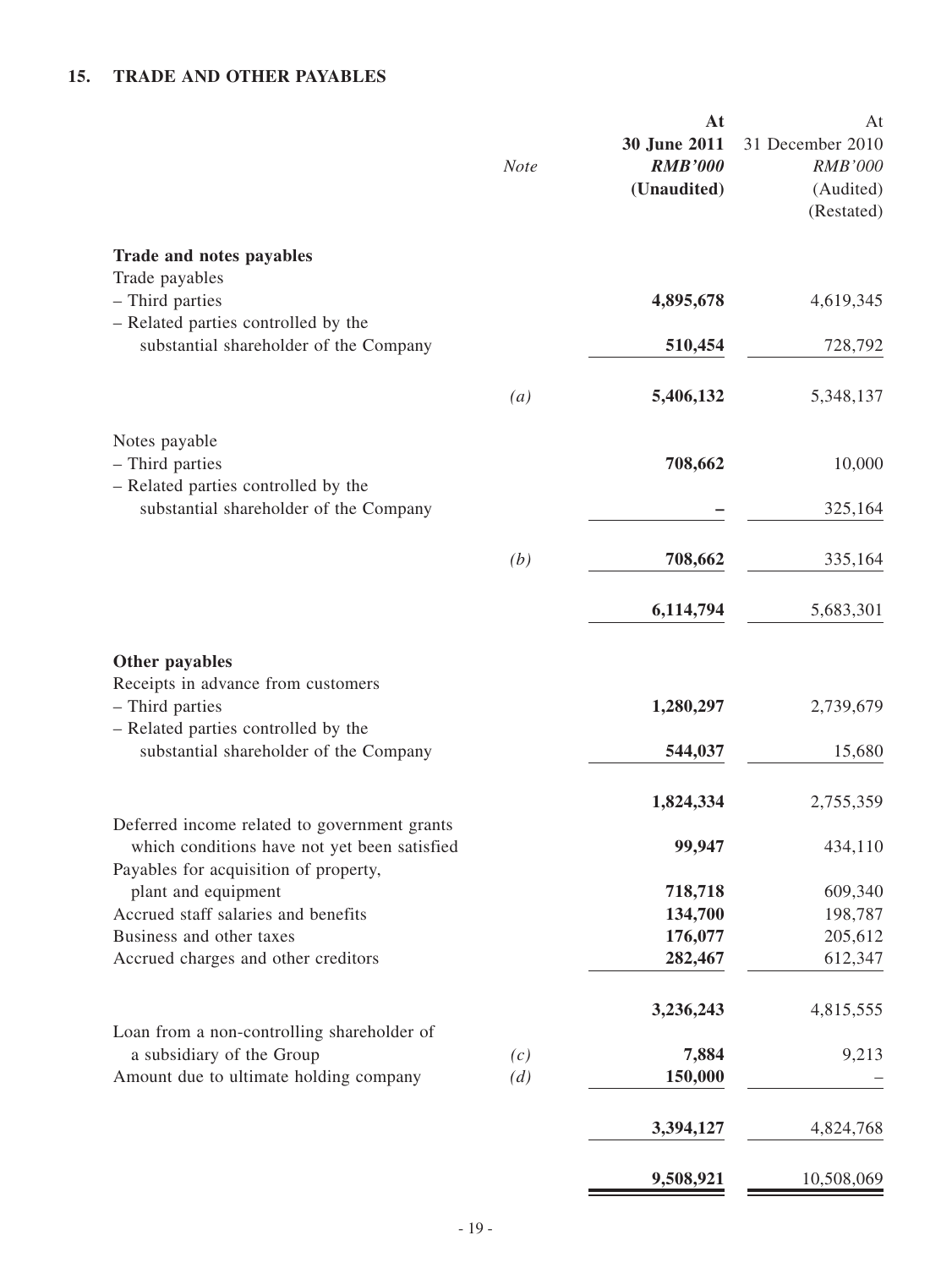### **(a) Trade payables**

The following is an aged analysis of trade payables based on invoice dates at the balance sheet dates:

|                | At                  | At               |
|----------------|---------------------|------------------|
|                | <b>30 June 2011</b> | 31 December 2010 |
|                | <b>RMB'000</b>      | <b>RMB'000</b>   |
|                | (Unaudited)         | (Audited)        |
| $0 - 60$ days  | 4,215,399           | 4,464,062        |
| $61 - 90$ days | 669,327             | 625,890          |
| Over 90 days   | 521,406             | 258,185          |
|                | 5,406,132           | 5,348,137        |
|                |                     |                  |

The trade payables do not carry interest. The average credit period on purchase of goods is 60 days.

#### **(b) Notes payable**

At 30 June 2011 and 31 December 2010, all notes payable have maturities of less than 1 year.

#### **(c) Loan from a non-controlling shareholder of a subsidiary of the Group**

Loan from a non-controlling shareholder of a subsidiary of the Group is unsecured, interest bearing at 2.78% - 3.16% (31 December 2010: 2.86% - 5.56%) per annum and repayable within one year.

#### **(d) Amount due to ultimate holding company**

The amount due to ultimate holding company is unsecured, interest-free and has no fixed repayment terms.

### **16. BANK BORROWINGS**

|                                                       | At                  | At               |
|-------------------------------------------------------|---------------------|------------------|
|                                                       | <b>30 June 2011</b> | 31 December 2010 |
|                                                       | <b>RMB'000</b>      | <b>RMB'000</b>   |
|                                                       | (Unaudited)         | (Audited)        |
| Bank loans secured by the Group's assets              | 1,340,910           | 1,560,381        |
| Bank loans guaranteed by the ultimate holding company | 1,397,000           | 931,000          |
| Other bank loans                                      | 145,800             | 167,600          |
|                                                       | 2,883,710           | 2,658,981        |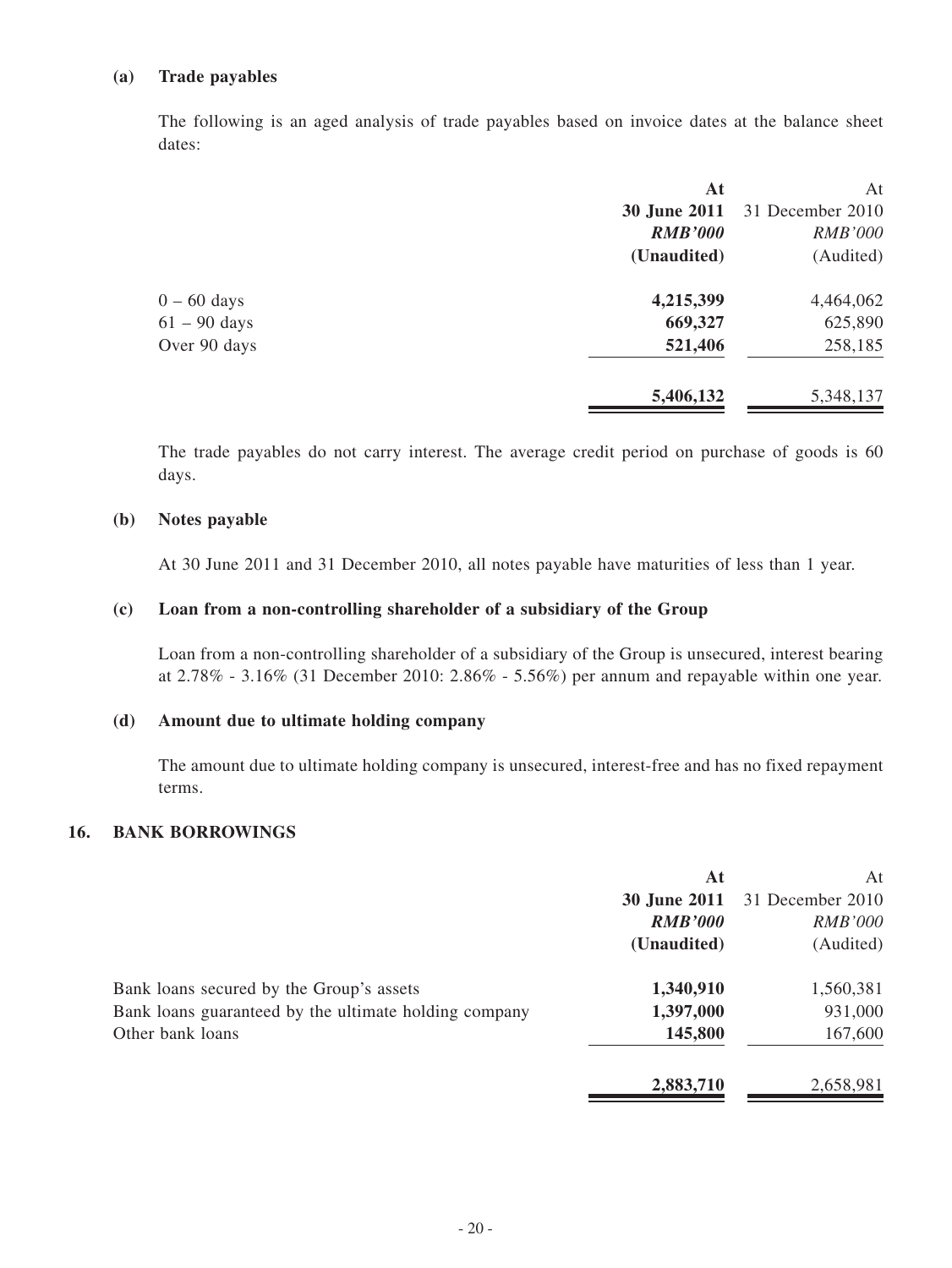At the balance sheet date, the Group's bank loans were repayable as follows:

**17.** 

|                                                                      | At                      | At                                     |
|----------------------------------------------------------------------|-------------------------|----------------------------------------|
|                                                                      | 30 June 2011            | 31 December 2010                       |
|                                                                      | <b>RMB'000</b>          | <b>RMB'000</b>                         |
|                                                                      | (Unaudited)             | (Audited)                              |
| On demand or within one year                                         | 2,153,682               | 1,096,669                              |
| In the second year                                                   | 415,028                 | 845,417                                |
| In the third to fifth year                                           | 315,000                 | 716,895                                |
|                                                                      | 2,883,710               | 2,658,981                              |
| Less: amounts due within one year shown<br>under current liabilities | (2, 153, 682)           | (1,096,669)                            |
|                                                                      |                         |                                        |
|                                                                      | 730,028                 | 1,562,312                              |
| <b>SHARE CAPITAL</b>                                                 |                         |                                        |
|                                                                      | <b>Number of shares</b> | <b>Nominal value</b><br><b>RMB'000</b> |
| Authorised:                                                          |                         |                                        |
| Ordinary shares of HK\$0.02 each                                     |                         |                                        |
| At 31 December 2010 and 30 June 2011 (Unaudited)                     | 12,000,000,000          | 246,720                                |
| Issued and fully paid:                                               |                         |                                        |
| Ordinary shares of HK\$0.02 each                                     |                         |                                        |
| At 1 January 2010                                                    | 7,310,855,450           | 136,993                                |
| Shares issued under share option scheme                              | 48,800,000              | 859                                    |
| Balance at 30 June 2010                                              | 7,359,655,450           | 137,852                                |
| Shares issued under share option scheme                              | 81,100,000              | 1,427                                  |
| Balance at 31 December 2010 and 1 January 2011                       | 7,440,755,450           | 139,279                                |
| Shares issued under share option scheme                              | 12,390,000              | 218                                    |
| Balance at 30 June 2011 (Unaudited)                                  | 7,453,145,450           | 139,497                                |

During the period, options were exercised to subscribe for 12,390,000 ordinary shares in the Company at a consideration of approximately RMB10,357,000 of which approximately RMB218,000 was credited to share capital and the balance of RMB10,139,000 was credited to the share premium account. Upon exercise of share options, RMB1,955,000 has been transferred from the share option reserve to the share premium account in accordance with the accounting policy set out in the Company's 2010 annual report.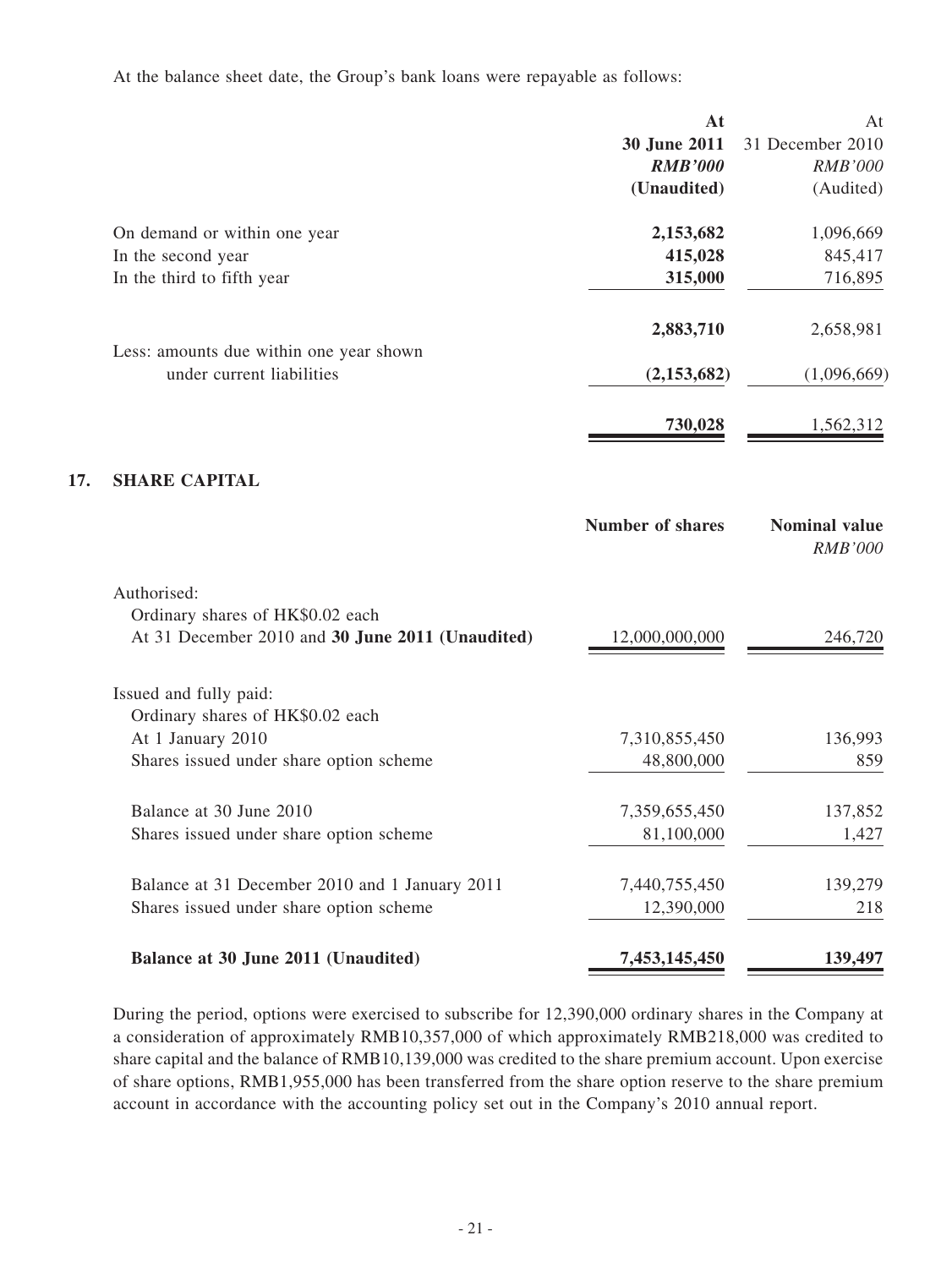### **18. WARRANTS**

For the year ended 31 December 2009, the Company issued 299,526,900 warrants to certain investors with a subscription price of HK\$1 for all the warrants. The warrants are convertible into fully paid ordinary shares of HK\$0.02 each of the Company at an initial exercise price of RMB2.0262 (equivalent to HK\$2.3) per share, subject to adjustment in certain events. Upon the payment of final dividends for the year ended 31 December 2010, the exercise price of the warrants were adjusted from RMB2.0148 (equivalent to HK\$2.2871) to RMB1.9986 (equivalent to HK\$2.2687) per share from 30 June 2011 in accordance with the provisions of the warrants. The warrants are exercisable in part or in whole at any time from the issue date of the warrants on 11 November 2009 to the fifth anniversary of the issuance of the warrants and are freely transferable, but in minimum tranches of 250,000 warrants. The warrants have been classified as equity instruments of the Company.

During the period, none of the warrants issued has been exercised.

### **19. ACQUISITION OF ASSETS AND LIABILITIES THROUGH ACQUISITION OF SUBSIDIARIES**

#### **For the six months ended 30 June 2011**

On 21 January 2011, the Company entered into an agreement with Zhejiang Geely Holding Group Company Limited and its subsidiary to acquire 100% interests in Ningbo Vision Automobile Parts and Components Company Limited ("Ningbo Vision") and Shandong Geely Gearbox Company Limited ("Shandong Geely") for cash considerations of RMB437.3 million and RMB20 million respectively. There is a further capital injection of RMB80 million for Shandong Geely immediately after the completion of its acquisition. The acquisition of Ningbo Vision and Shandong Geely was completed during the period. Details of the acquisition have been set out in the Company's announcement dated 21 January 2011.

Ningbo Vision and Shandong Geely have not engaged in any operating activities, and did not have sufficient workforce and all necessary plant and equipment ready for production at the acquisition date and the acquisition were accounted for as purchases of assets and liabilities of which no goodwill was recognised.

The assets and liabilities acquired in the acquisition of Ningbo Vision and Shandong Geely at the acquisition dates are as follows:

|                                          | <b>Carrying amount</b> |
|------------------------------------------|------------------------|
|                                          | <b>RMB'000</b>         |
| The assets and liabilities acquired:     |                        |
| Property, plant and equipment            | 541,776                |
| Intangible assets                        | 155,839                |
| Prepaid land lease payments              | 194,003                |
| Trade and other receivables              | 41,038                 |
| Inventories                              | 7,732                  |
| Cash and cash equivalents                | 59,319                 |
| Trade and other payables                 | (542, 365)             |
|                                          | 457,342                |
| Total consideration satisfied by:        |                        |
| Cash                                     | 457,342                |
| Net cash outflow arising on acquisition: |                        |
| Cash consideration paid                  | 457,342                |
| Bank balances and cash acquired          | (59,319)               |
|                                          | 398,023                |

### **20. COMPARATIVE FIGURES**

The comparative figures related to balances with related parties have been reclassified to conform with the current period's presentation.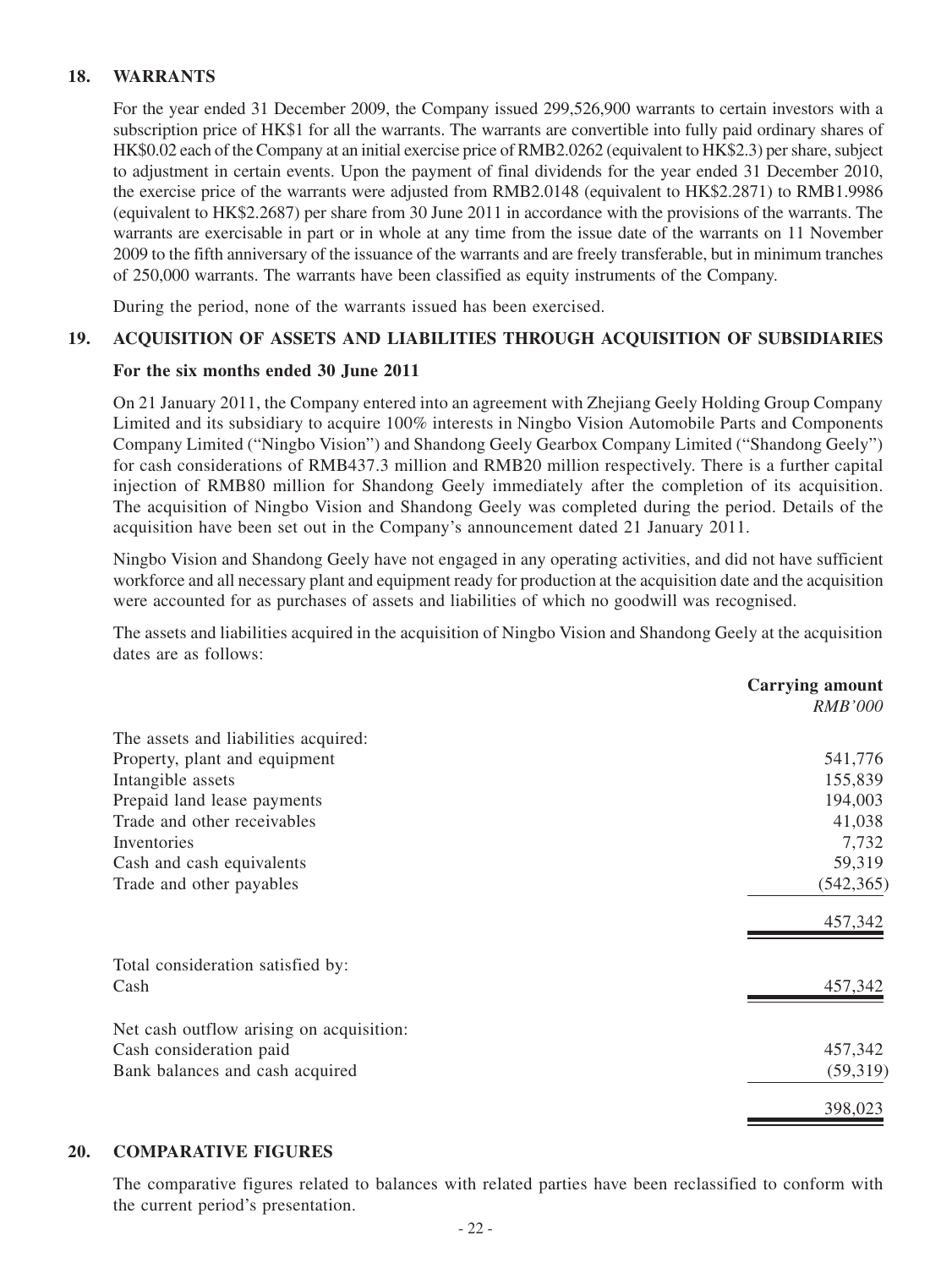## **MANAGEMENT DISCUSSION AND ANALYSIS**

The Group's performance in the first half of 2011 was broadly in line with previous expectations despite uncertain macro-economic conditions in China during the period and the expiry of tax incentives for small-size vehicles at the end of 2010. The Group sold a total of 213,381 units of vehicles in the first six months of 2011, up 9% from the same period in the previous year, achieving 44% of the Group's full year sales volume target of 480,000 units. Total revenues increased by 14% to RMB10,538 million, reflecting a steady growth in sales volume and the continued improvement in product mix during the period. The profit attributable to shareholders for the first half of 2011 was up by 17% to RMB938 million, thanks to revenue growth, lower share-based payments to employees and well-controlled administrative expenses, which more than offset lower profit margins and higher distribution and selling expenses during the period. Fully diluted earnings per share (EPS) was up 15.3% to RMB11.48 cents. Excluding non-cash expenses related to the recognition of share-based payments to employees, the adjusted profit attributable to shareholders increased by 5% to RMB1,016 million.

Performance at the Group's 100%-owned subsidiary DSI Holdings Pty Limited ("DSIH") continued to improve steadily in the first half of 2011. Total net profit from DSIH was up 92% to A\$0.9 million on 26% growth in revenue to A\$62 million. DSIH manufactured and sold a total of 35,011 units of automatic gearboxes to independent Original Equipment Manufacturer (OEM) customers during the period, which was in line with its budget.

The Group's 51%-owned Shanghai LTI Automobile Components Company Limited ("Shanghai LTI"), a joint venture with Manganese Bronze Holdings PLC ("MBH"), recorded a net loss of RMB17 million for the first half of 2011, as its sales volume remained below break-even level. Shanghai LTI manufactured and sold 490 units of TX4 London taxi vehicles in the first half of 2011, up from 176 units for the same period last year.

## **Financial Resources**

The Group's financial position remained strong at the end of the first half of 2011 due to the continued good operational net cash inflow from its manufacturing operation. Total value of cash and bank balances (including pledged bank deposits) of the Group increased by 2% to RMB4.8 billion at the end of June 2011. Total bank borrowings also increased slightly from RMB2.7 billion at the end of 2010 to RMB2.9 billion at the end of June 2011, mainly due to the increase of short-term bank loans. Despite this, the Group's net cash level (bank balances and cash + pledged bank deposits – bank borrowings – convertible bonds) was still maintained at a healthy level at RMB363 million at the end of June 2011.

## **Vehicle Manufacturing (91% interests)**

The Group sold a total of 213,381 units of vehicles in the first half of 2011, up 9% from the same period last year, helped by a strong demand for the "Emgrand EC7" model in the China market and a rapid increase in export sales, which more than offset the drop in the sales of older models like "Free Cruiser" and "Vision" during the period.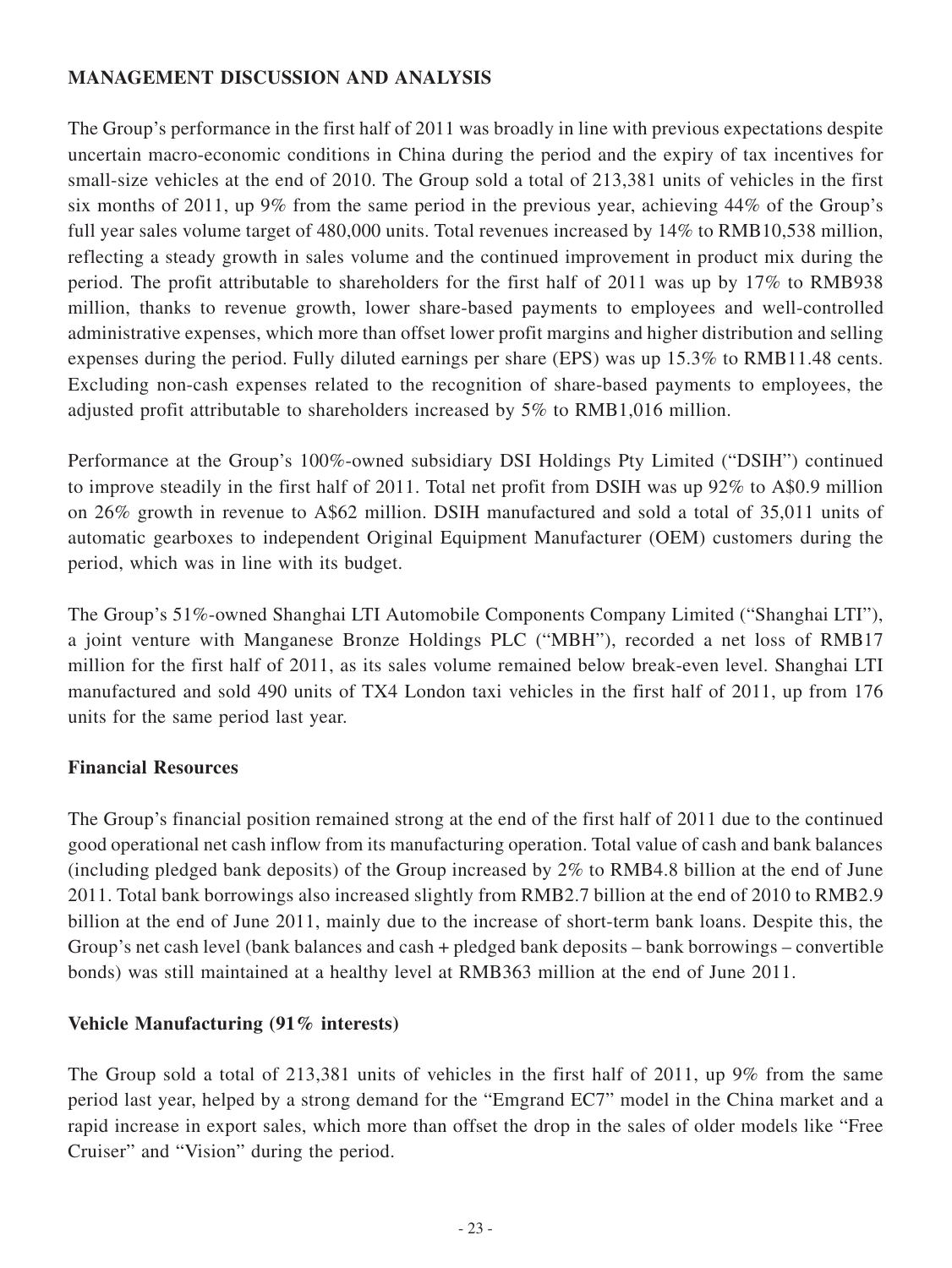The Group's domestic sales volume in the first half of 2011 was up 6% to 199,996 units, which was roughly in line with the 8% increase in the sales volume of China's overall sedan market during the period. The Group's market share in China's sedan market was maintained at over 4%. Exports sales volume recovered strongly and was up 93% to 13,385 units in the first half of 2011, thanks to the strong recovery of the Group's major export markets in developing countries. Exports sales accounted for 6.3% of the Group's total sales volume in the period.

The demand for the "Emgrand EC7" model continued to be very strong, making the model the Group's best-selling model in the first half of 2011, accounting for 21% of the Group's total sales volume during the period. This was despite the major demand constraints caused by the lack of automatic transmissions (AT) versions of "Emgrand EC7" during the period. Sales volume of "Free Cruiser" and "Vision", however, declined by 16% and 8% respectively from the same period of the previous year, ahead of the planned launches of their upgraded models in the second half of 2011. The sales of "Geely Kingkong", "GLEagle Panda" and "Englon SC7" models were steady during the period with their sales volumes growing in line with the overall China sedan market. The demand for the two new models launched at the end of last year: "Emgrand EC8" and "Englon SC5-RV" was in line with the Company's expectations. Despite the model represents the Group's first entry into the larger size sedan market, "Emgrand EC8" continued to receive good market response, achieving total sales volume of 7,067 units in the first half of 2011. As a result of the continued positive shift in product mix during the period, driven by the strong sales volume growth of "Emgrand EC7", the Group's ex-factory average sales price improved further to RMB45,020 per unit in the first half of 2011, up 1.2% from the same period of last year and up 0.5% from the full year 2010. Higher-priced models like "Vision", "EC7", "EC7-RV", "SC7", "EC8" and "TX4" accounted for 49% of the Group's total sales volume in the first half of 2011, compared with 46% in 2010.

The Group conducts its business under three independent product lines and brands: "GLEagle", "Emgrand" and "Englon", all of which have their own management teams, production facilities and distribution networks. By the end of June 2011, the Group's three independent sales networks in China comprised a total of 941 shops, including 589 exclusive franchisee stores and 352 4S stores.

## **New Products**

In the second half of 2011, the Group plans to launch the following new products:

- "GLEagle GC7" mid-size sedan
- "GLEagle GX7" SUV
- "Englon SC3" basic sedan
- "Englon SC7" 6AT mid-size sedan
- "Emgrand EX7" SUV

In addition, the Group has recently launched the new and upgraded models for "Free Cruiser" and plans to launch the upgraded models for "Vision" in the remaining period of the year. Both models will be marketed under the "GLEagle" brand.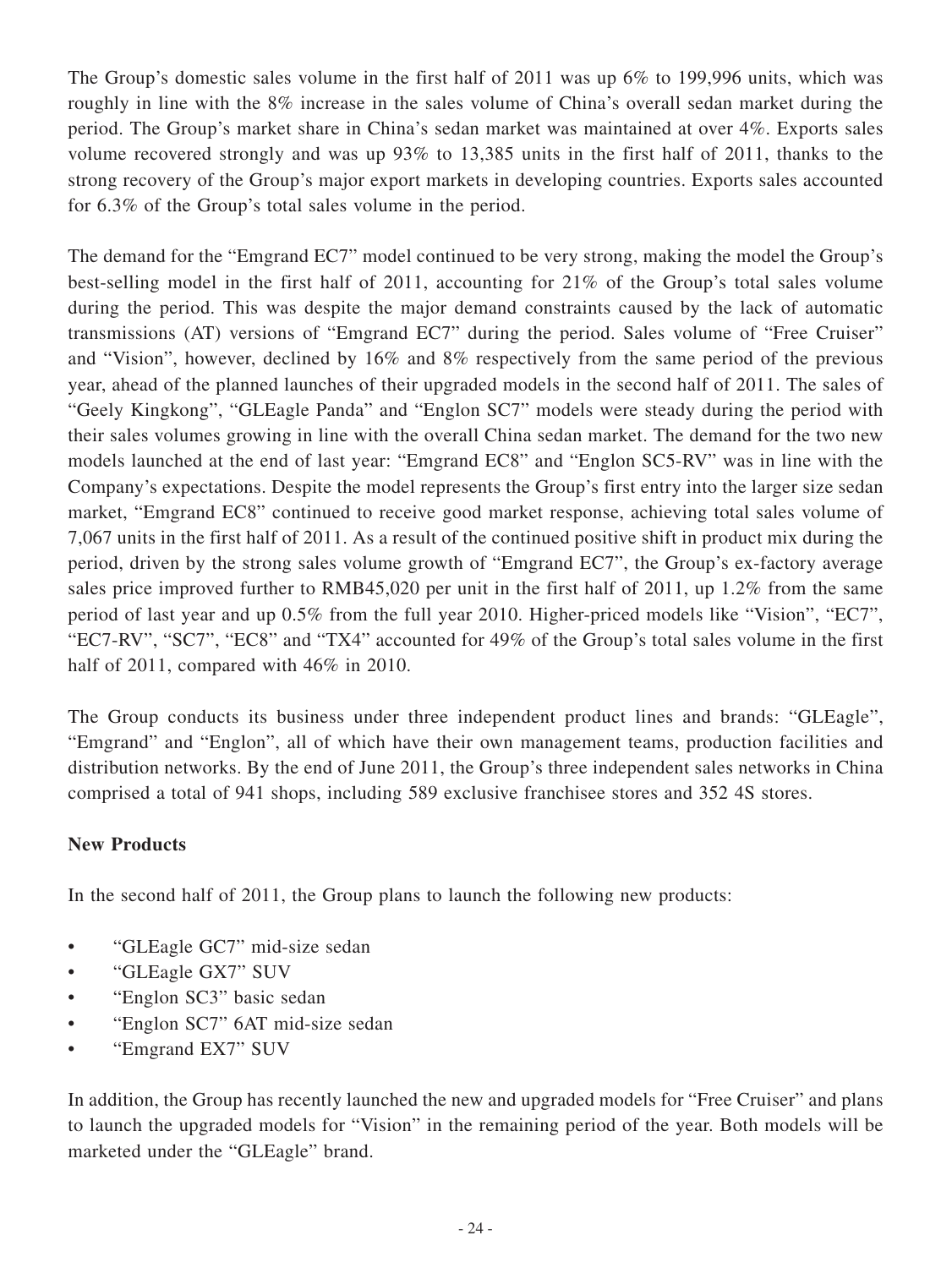## **Exports**

The Group exported a total of 13,385 units of vehicles in the first six months of 2011, up 93% from the same period last year, and accounted for 6.3% of the Group's total sales volume during the period. The Group's share of China's total exports of sedans decreased from 9.6% in the first half of 2010 to 8.9% in the first half of 2011. Unlike the domestic market, the Group continues to market its products in the export markets under the "Geely" brand. "Geely MK" (Kingkong), "Geely LC" (Panda) and "Geely CK" (Free Cruiser) were the most popular export models in terms of sales volume in the first half of 2011, accounting for 33%, 25% and 22%, respectively, of the Group's total export sales volume during the period. Developing countries in the Middle East, Eastern Europe and Central and South America remained the most important markets for the Group's exports.

## **DSIH (100% interests)**

DSIH is principally engaged in the design, development and manufacture of automatic transmissions in Australia, supplying major international automobile original equipment manufacturers like Ssangyong Motor Company (SYMC), Mahindra & Mahindra and Ford Motor Australia (Ford). DSIH's net profit after tax was A\$0.9 million on revenue of A\$62 million in the first half of 2011. DSIH manufactured and sold 35,011 sets of automatic gearboxes in the first six months of 2011, on track to achieve its full year sales volume target of 73,000 units in 2011, despite some delay in the launch program by one of its major customers during the period.

To expand DSIH's sales in China and to improve the cost competitiveness of its products, DSIH has set up several 50:50 joint venture companies with other members of the Group. Its first joint venture in China, namely Hunan Jisheng International Drivetrain Systems Co., Ltd. ("Hunan Jisheng") which was formed with Hunan Geely Automobile Components Company Limited ("Hunan Geely"), one of the Group's 91%-owned operating subsidiaries, started official production in August 2011. The total annual production capacity of Hunan Jisheng is 100,000 units per shift. Estimated production and sales volumes for Hunan Jisheng would be approximately 6,000 sets of automatic gearboxes in 2011 and 100,000 sets of automatic gearboxes in 2012. Hunan Jisheng is currently working with a number of China-based suppliers to localize the supplies of its parts and components. In addition to the supply of automatic transmissions for the Group's own use, Hunan Jisheng is also discussing with a number of third party car manufacturers in China for the supply of automatic transmissions to these manufacturers in a bid to speed up its scale production in China.

## **Shanghai LTI (51% interests)**

51%-owned Shanghai LTI is a production joint venture between the Group and MBH. Shanghai LTI was established in June 2007 to achieve volume production of the iconic London taxi (TX4) at a significantly lower cost and for the production of other high-end saloon cars for sales to the domestic and the world market. In addition, Shanghai LTI started to supply body kits and components to MBH for the assembly of a revised TX4 model range for sales in the UK market in November 2010.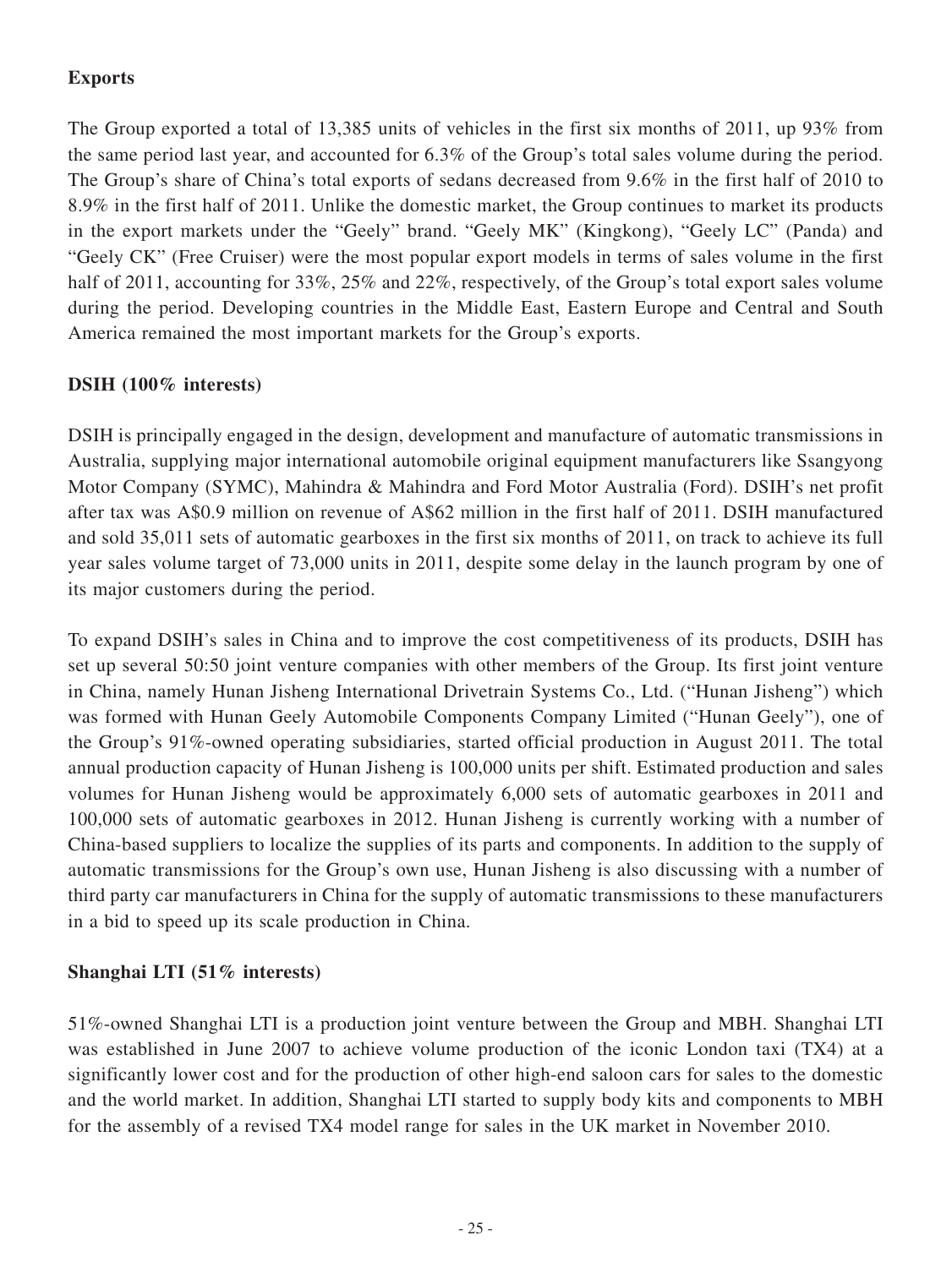Demand for TX4, however, has been below the original expectations due to the lack of petroleum automatic transmissions version, which is important for generating demand in markets outside Europe, and the continued difficult UK trading condition. Shanghai LTI only achieved sales of 490 units in the first half of 2011, of which 91% were exported to overseas countries. As a result, Shanghai LTI continued to operate below the break-even level and recorded a net loss of RMB17 million on revenue of RMB73 million in the first half of 2011.

The new arrangement by MBH to import body kits and parts from Shanghai LTI for assembly of TX4 London taxi in its Coventry facility started in November last year should be able to improve the utilization of the production facilities of Shanghai LTI in the future. MBH, which sources most of the vehicles sold to the international market from Shanghai LTI, had reported strong international sales order book of over 1,300 vehicles for 2011 in its 2011 interim report. MBH's existing international sales order, if materialized, should generate significantly higher sales volume and thus improved profitability for Shanghai LTI in the remaining period of the year.

### **Outlook**

With the positive results of its "Strategic Transformation" in the areas of brand image, product quality, technology and innovation, the Group's overall competitiveness has strengthened significantly over the past few years, thus putting the Group in a much stronger position to meet new market challenges. With the effort spent in the past few years to further strengthen its export business, through continued improvement in distribution capabilities and revamping of its manufacturing arrangements in major export markets, the Group's export performance has showed sign of improvement so far in 2011. This should provide the Group with a cushion to buffer any possible cyclical downturn in the China sedan market in the future, thus enabling the Group to sustain longer term growth.

Although there had been better than expected recovery at our major export markets in 2011, the slackening market condition in the China's sedan market, the higher overall cost base as a result of the addition of two new plants in Jinan and Chengdu, and the higher overheads and expenses caused by the development of three new brands and their associated sales networks, have resulted in less than exciting earnings performance by the Group in the first half of 2011. Motor vehicle sales in most parts of the world market have been weakening since the beginning of the year and look set to deteriorate further in the remainder of the year given the high level of uncertainties in most of the major economies, higher inflation and tightening monetary policies in China. All of these factors could pose significant threat to the Group's performance in the second half of 2011. As a result, the Group decided to take a more conservative stance, implementing more stringent cost control and lifting cash reserves, aiming at strengthening the Group's position to compete in a difficult market condition. Over longer-term, the Group will continue to restructure its management system, shifting its focus from product line management to brand management, from technology competence to total quality focus, and from fast growth to sustainable growth, aiming at transforming the Group into a real global automobile manufacturer which is able to compete internationally.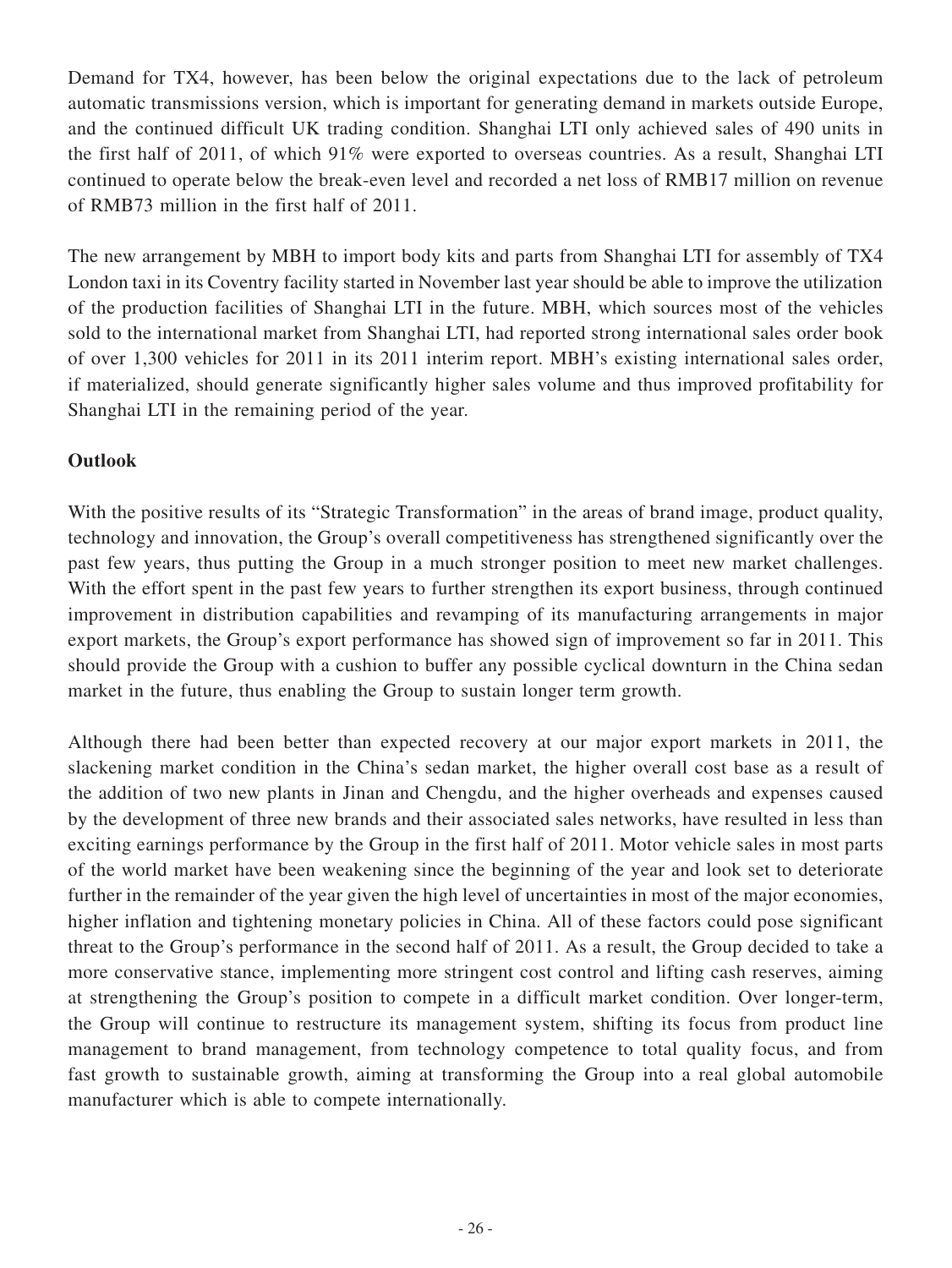Although competition in both the domestic and export markets is expected to intensify further in the remainder of the year, the Group's management team decided to keep our 2011 sales volume target of 15% growth to 480,000 units unchanged, believing that the Group's sales performance should improve in the remaining period of the year, helped by the continued improvement in the Group's brand image, product and service quality, and more new product launches in the coming few months.

## **CAPITAL STRUCTURE AND TREASURY POLICIES**

The Group funds its short-term working capital requirement mainly through its own operational cash flow, short-term bank loans from commercial banks in China and the credit from its suppliers. For its longer-term capital expenditures including product and technology development costs, investment in the construction, expansion and upgrading of production facilities, the Group's strategy is to fund these longer-term capital commitments by a combination of its operational cash flow, shareholders' loan from its parent company, Geely Holding Group and fund raising exercises in the capital market. As at 30 June 2011, the Group's shareholders' fund amounted to approximately RMB8.9 billion (As at 31 December 2010: approximately RMB8.0 billion). Upon exercise of share options, 12.39 million new shares were issued by the Group during the first six months ended 30 June 2011.

## **EXPOSURE TO FOREIGN EXCHANGE RISK**

The Group considers that fluctuations in exchange rate do not impose a significant risk to the Group since the Group's operations are principally in the Mainland China and Hong Kong and the Group's assets and liabilities are mainly denominated either in Renminbi or Hong Kong dollars.

## **LIQUIDITY AND FINANCIAL RESOURCES**

As at 30 June 2011, the Group's current ratio (current assets/current liabilities) was 1.21 (As at 31 December 2010: 1.33) and the gearing ratio of the Group was 49% (As at 31 December 2010: 52%) which was calculated on the Group's total borrowings to total shareholders' equity. Total borrowings (excluding the trade and other payables) as at 30 June 2011 amounted to approximately RMB4.4 billion (As at 31 December 2010: approximately RMB4.1 billion) were mainly the Company's convertible bonds and bank borrowings. For the Company's convertible bonds, they were unsecured, interest-bearing and can be repaid on early redemption or maturity. For the bank borrowings, they were secured, interestbearing and to be repaid on maturity. Should other opportunities arise requiring additional funding, the board of directors believe the Group is in a good position to obtain such financing.

## **EMPLOYEES' REMUNERATION POLICY**

As at 30 June 2011, the total number of employees of the Group was about 17,783 (As at 31 December 2010: approximately 17,102). Employees' remuneration packages are based on their experience and work performance. The packages are reviewed annually by the management who takes into account the overall performance of the working staff and market conditions. The Group also participates in the Mandatory Provident Fund Scheme in Hong Kong and state-managed retirement benefit scheme in the PRC. In addition, employees are eligible for share options under the share option scheme adopted by the Company.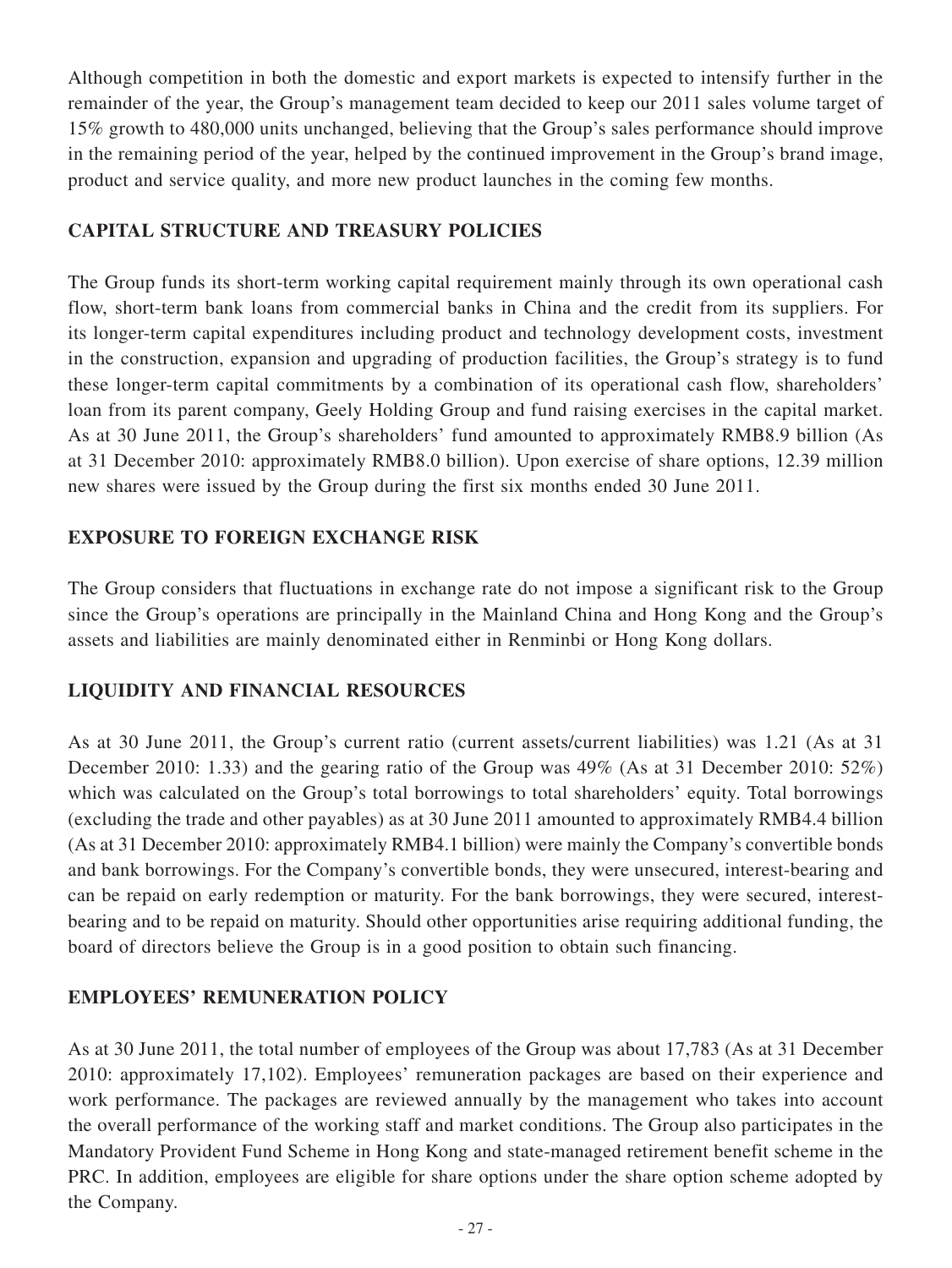## **INTERIM DIVIDEND**

At a meeting of the Board held on 22 August 2011 the Directors resolved not to pay an interim dividend to shareholders of the Company (2010: Nil).

## **PURCHASE, SALE OR REDEMPTION OF THE COMPANY'S LISTED SECURITIES**

Neither the Company nor any of its subsidiaries purchased, sold or redeemed any of the Company's listed securities during the period ended 30 June 2011.

## **CORPORATE GOVERNANCE**

The Company has met with the code provisions of the Code on Corporate Governance Practices (the "CG Code"), as set out in Appendix 14 of the Listing Rules, throughout the six months ended 30 June 2011, except for the deviation from CG Code E.1.2 as explained below:

The CG Code E.1.2 provides that the Chairman of the Board shall attend the annual general meeting of the Company. Due to other commitment in the PRC, Mr. Li Shu Fu ("Mr. Li"), the Chairman of the Board, was unable to attend physically at the annual general meeting of the Company held on 18 May 2011 in Hong Kong. Despite this, the Company had provided another communication channel via conference call for shareholders to directly discuss with Mr. Li during the annual general meeting held on 18 May 2011.

The Company has adopted the Model Code for Securities Transactions by Directors of Listed Issuers (the "Model Code") as set out in Appendix 10 of the Listing Rules as its own Code for Securities Transactions by Officer (the "Code"). All directors of the Company have confirmed their compliance during the review period with the required standards set out in the Model Code and the Code.

## **AUDIT COMMITTEE**

The Company has an audit committee which was established in accordance with the requirements of the CG Code for the purpose of reviewing and providing supervision over the Group's financial reporting processes and internal controls. As at 30 June 2011 the audit committee comprises Messrs. Lee Cheuk Yin, Dannis, Song Lin and Yeung Sau Hung, Alex, who are the independent non-executive directors of the Company.

The Audit Committee has reviewed the unaudited interim results of the Group for the six months ended 30 June 2011.